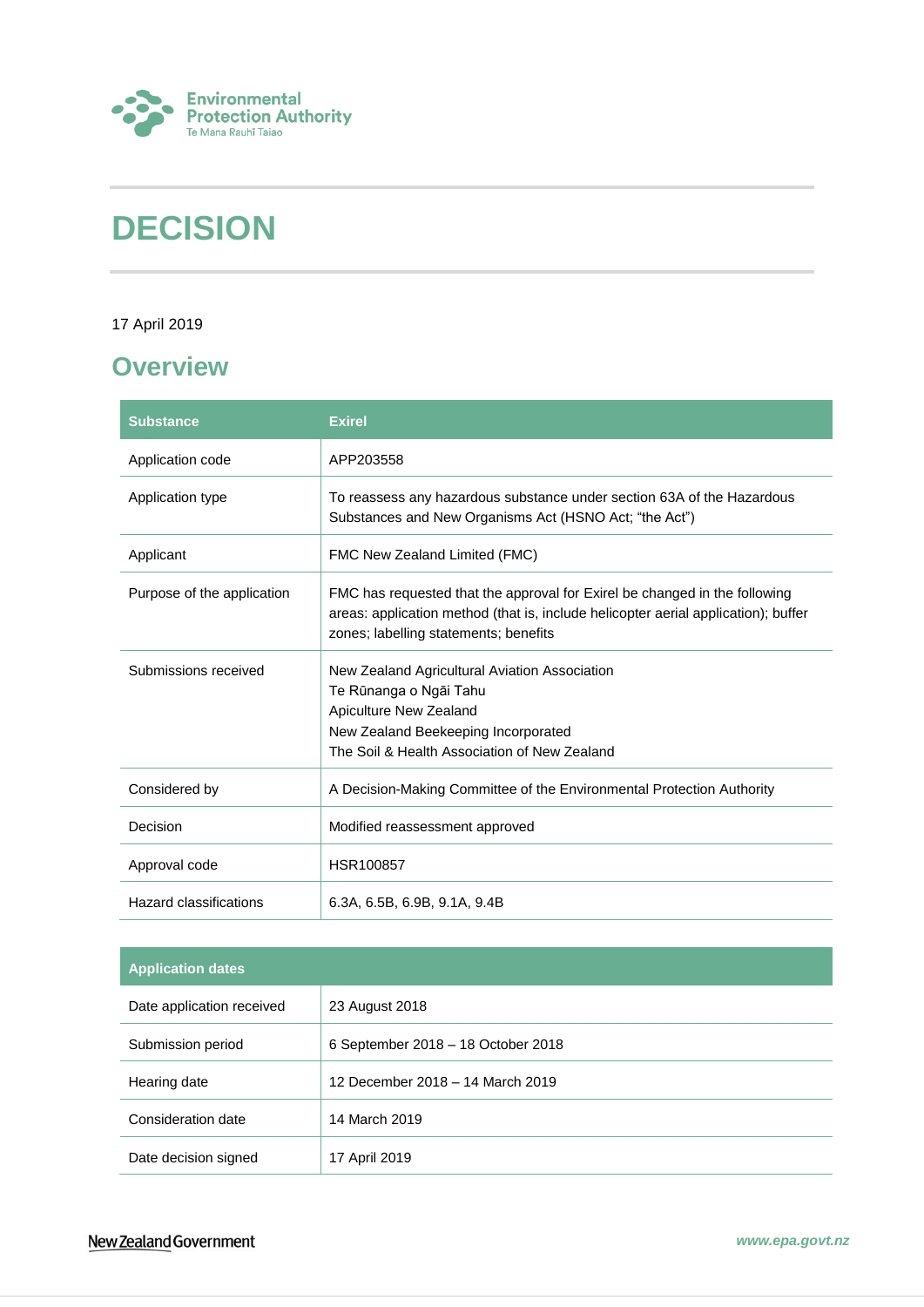Page ii

## <span id="page-1-0"></span>**Executive summary**

Exirel insecticide is a suspo-emulsion containing 10.6 % cyantraniliprole, and other components. It was approved under the Act on 28 June 2013. It is used as an insecticide on fodder brassicas such as turnips, swede, forage rape and kale, and is currently applied by ground-based application methods<sup>1</sup>.

The application to modify the existing approval for Exirel was made by FMC and was publicly notified in accordance with section 53 of the Act.

During the submission period, five submissions were received on the application. Two submissions expressed their support to this application: one from the New Zealand Agricultural Aviation Association (NZAAA) and one from Te Rūnanga o Ngāi Tahu. The submission from Apiculture New Zealand was neutral. The submissions from New Zealand Beekeeping Incorporated and The Soil & Health Association of New Zealand opposed the application.

All submitters requested to speak at the hearing though Ngāi Tahu wished to be heard only in the case where a public hearing was requested by others. The Soil & Health Association later withdrew their wish to be heard. On 12 December 2018, a hearing was held in Wellington. The applicant presented at the hearing in support of the approval of the application and verbal submissions were heard from the NZAAA, Apiculture New Zealand, and New Zealand Beekeeping Incorporated.

The hearing was adjourned to allow further time for submitters to comment on information provided in response to a Point of Order raised by Apiculture New Zealand. No further information was received.

After considering all relevant information available following the adjournment, the Decision-Making Committee ('the Committee') decided that it had sufficient information for making a decision.

The Committee assessed the risks posed by Exirel and determined that they would be negligible with controls. The Committee assessed the benefits associated with the aerial application of Exirel and determined that they would be non-negligible. In accordance with section 29(1)(a) of the Act, the Committee considered the positive effects of the substance outweigh the adverse effects and decided to approve the application to allow the aerial application of Exirel with controls.

<sup>1</sup> Ground-based methods of applying pesticides include, but are not limited to, application by ground boom, airblast or knapsack, and do not include aerial application methods.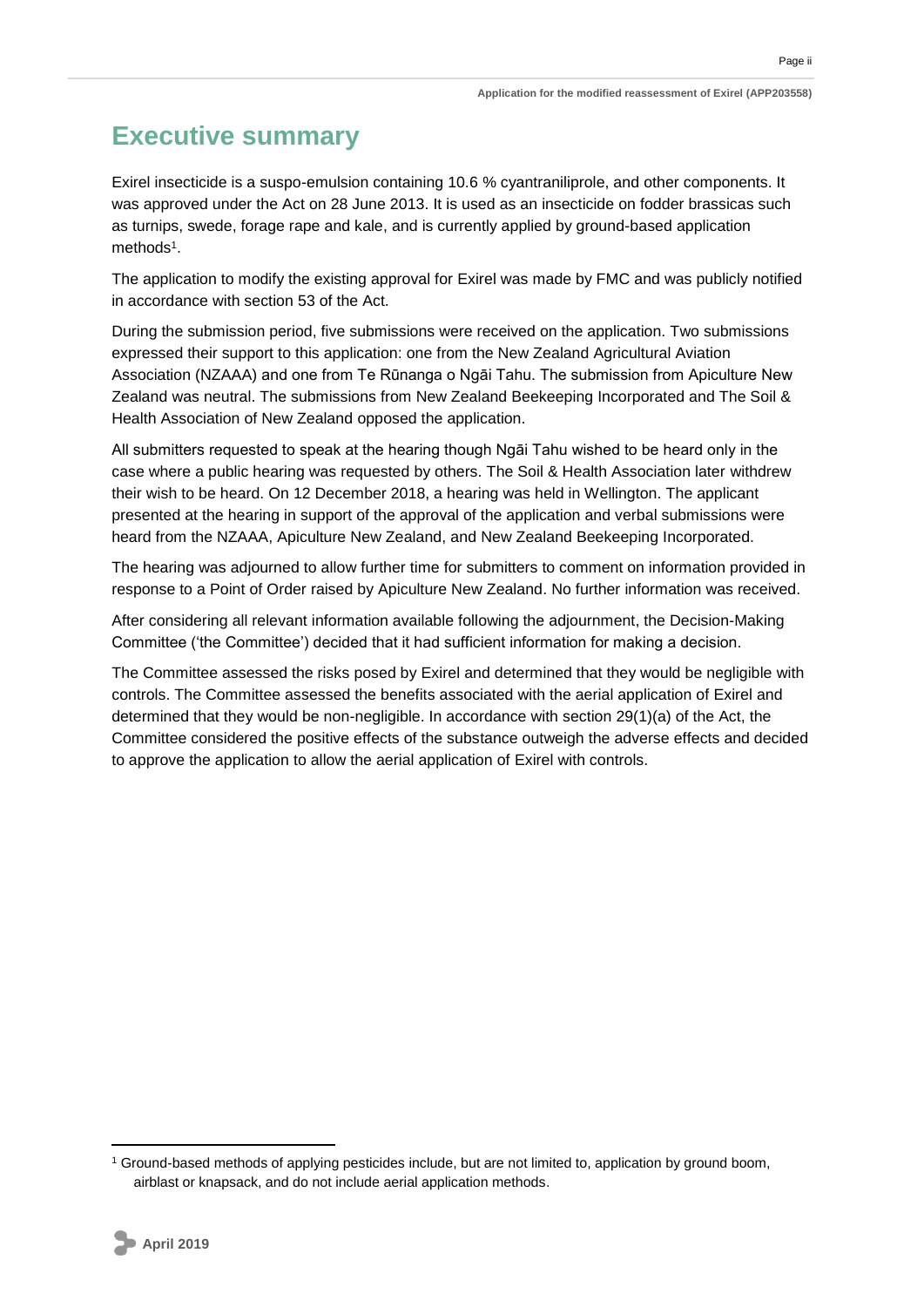## **Table of Contents**

| 1 |                                                                                           |  |
|---|-------------------------------------------------------------------------------------------|--|
| 2 |                                                                                           |  |
|   |                                                                                           |  |
|   |                                                                                           |  |
|   |                                                                                           |  |
|   |                                                                                           |  |
| 3 |                                                                                           |  |
| 4 |                                                                                           |  |
|   |                                                                                           |  |
|   |                                                                                           |  |
|   |                                                                                           |  |
|   |                                                                                           |  |
|   |                                                                                           |  |
|   |                                                                                           |  |
| 5 |                                                                                           |  |
| 6 |                                                                                           |  |
|   |                                                                                           |  |
|   |                                                                                           |  |
|   |                                                                                           |  |
|   |                                                                                           |  |
|   | Risks during manufacture, packaging, importation, transportation, storage and disposal 11 |  |
|   |                                                                                           |  |
|   |                                                                                           |  |
|   |                                                                                           |  |
|   | Risks to soil organisms, non-target plants, sediment-dwelling organisms and birds11       |  |
|   |                                                                                           |  |
|   |                                                                                           |  |
|   |                                                                                           |  |
|   | Assessment of risks to society, the community and the market economy  13                  |  |
|   |                                                                                           |  |
|   |                                                                                           |  |
|   |                                                                                           |  |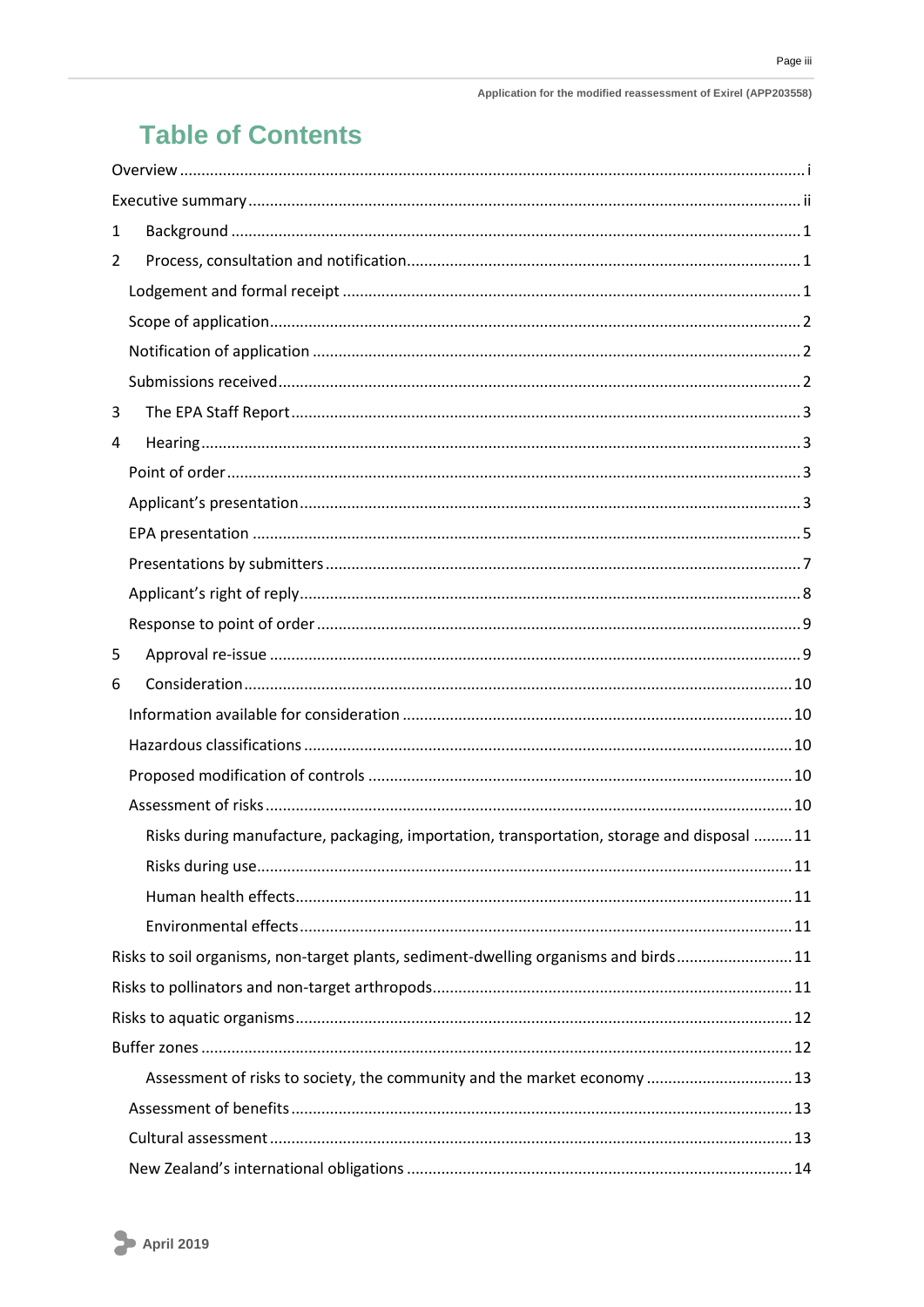#### **Application for the modified reassessment of Exirel (APP203558)**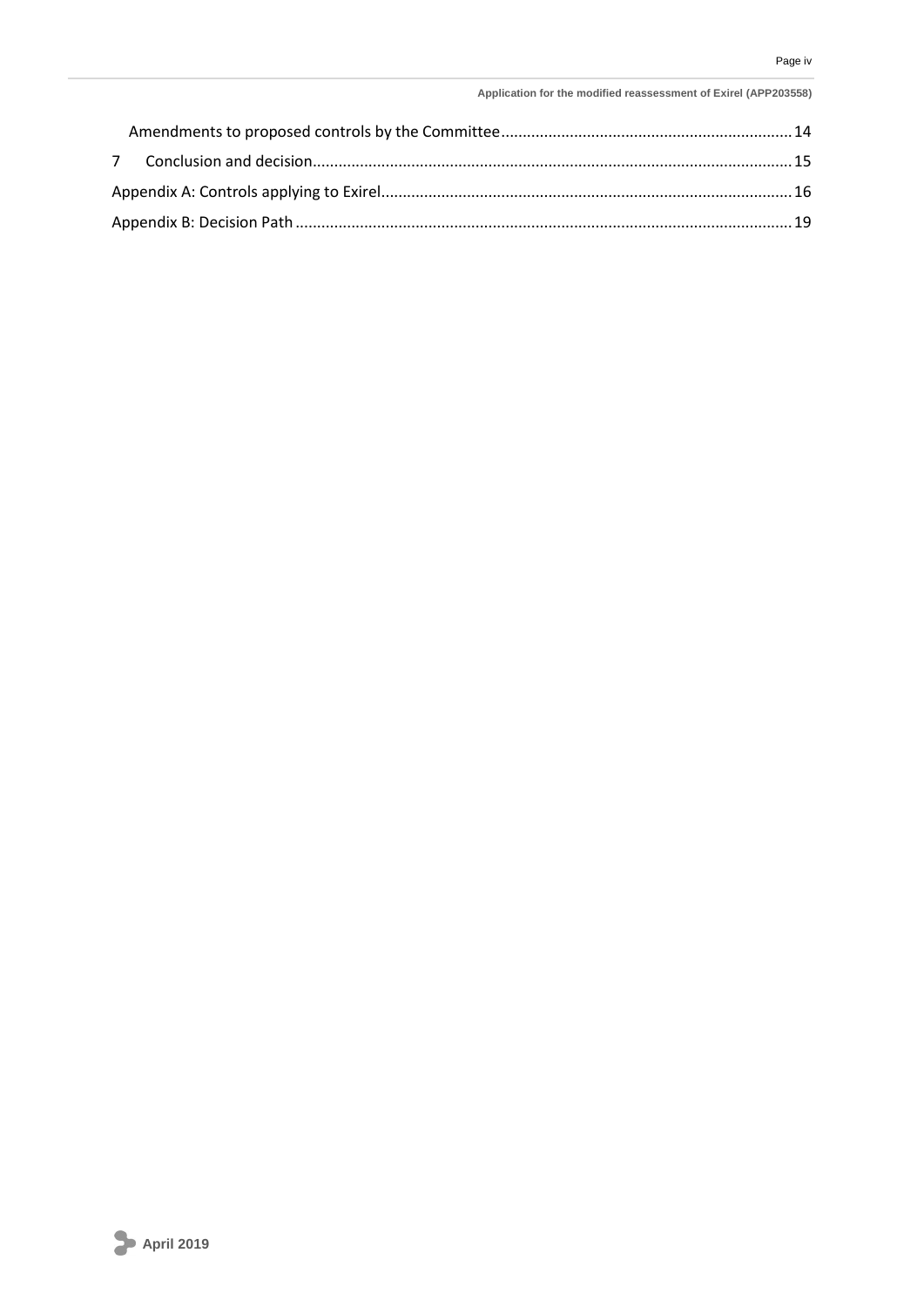## <span id="page-4-0"></span>**1 Background**

- 1.1 Exirel insecticide is a suspo-emulsion containing 10.6% cyantraniliprole, and other components. It is used as an insecticide on fodder brassicas such as turnips, swede, forage rape and kale and is currently applied by ground-based application methods<sup>2</sup>.
- 1.2 The substance, called "DuPont Exirel Insecticide" at that time, was approved on 28 June 2013 (application number APP201204; approval reference HSR100857). The original application also included another substance called DuPont Benevia Insecticide, which also contained cyantraniliprole and received a similar suite of controls to those for Exirel. These were the first approvals in New Zealand of substances containing the active ingredient cyantraniliprole.
- 1.3 The original applicant for Exirel, DuPont New Zealand Limited (DuPont), previously applied to have the ground-based only restriction lifted. Grounds for reassessment were approved in 2015 (APP202669) because adding aerial application methods was considered, at that time, to be a significant change of use. A modified reassessment was subsequently performed in 2016 (APP202774).
- 1.4 Advice by the Environmental Protection Authority (EPA) to the Committee in 2016, following a quantitative risk assessment of the ground-based and aerial application methods, was that the benefits of Exirel applied aerially outweighed the risks. The Committee, however, considered that, based on the information provided in the application and at the hearing, the benefits of aerial application were negligible. They also considered that there were uncertainties over appropriate buffer zone distances to protect aquatic life. As the Committee considered that the risks were non-negligible and the benefits negligible, they declined the modified reassessment and the original approval from 2013 remained unchanged.
- 1.5 DuPont applied for grounds for a reassessment of Exirel again in 2017. Grounds were approved based on significant new information relating to the benefits of the substance, including information related to integrated pest management and spraying from a helicopter.
- 1.6 After FMC Corporation acquired a significant portion of DuPont's Crop Protection business (including Exirel) in November 2017, Cheminova (NZ) Ltd (a wholly owned subsidiary of FMC Corporation and now operating as FMC New Zealand Limited, "FMC") applied for the reassessment of Exirel.

## <span id="page-4-1"></span>**2 Process, consultation and notification**

### <span id="page-4-2"></span>**Lodgement and formal receipt**

- 2.1 The FMC reassessment application was lodged on 5 February 2018. It was formally received on 24 August 2018. In their application to reassess Exirel, FMC requested that the approval for Exirel be changed in the following areas:
	- application method (that is, include helicopter aerial application)
	- buffer zones
	- labelling statements
	- benefits.

<sup>&</sup>lt;sup>2</sup> Ground-based methods of applying pesticides include, but are not limited to, application by ground boom, airblast or knapsack, and exclude aerial application methods.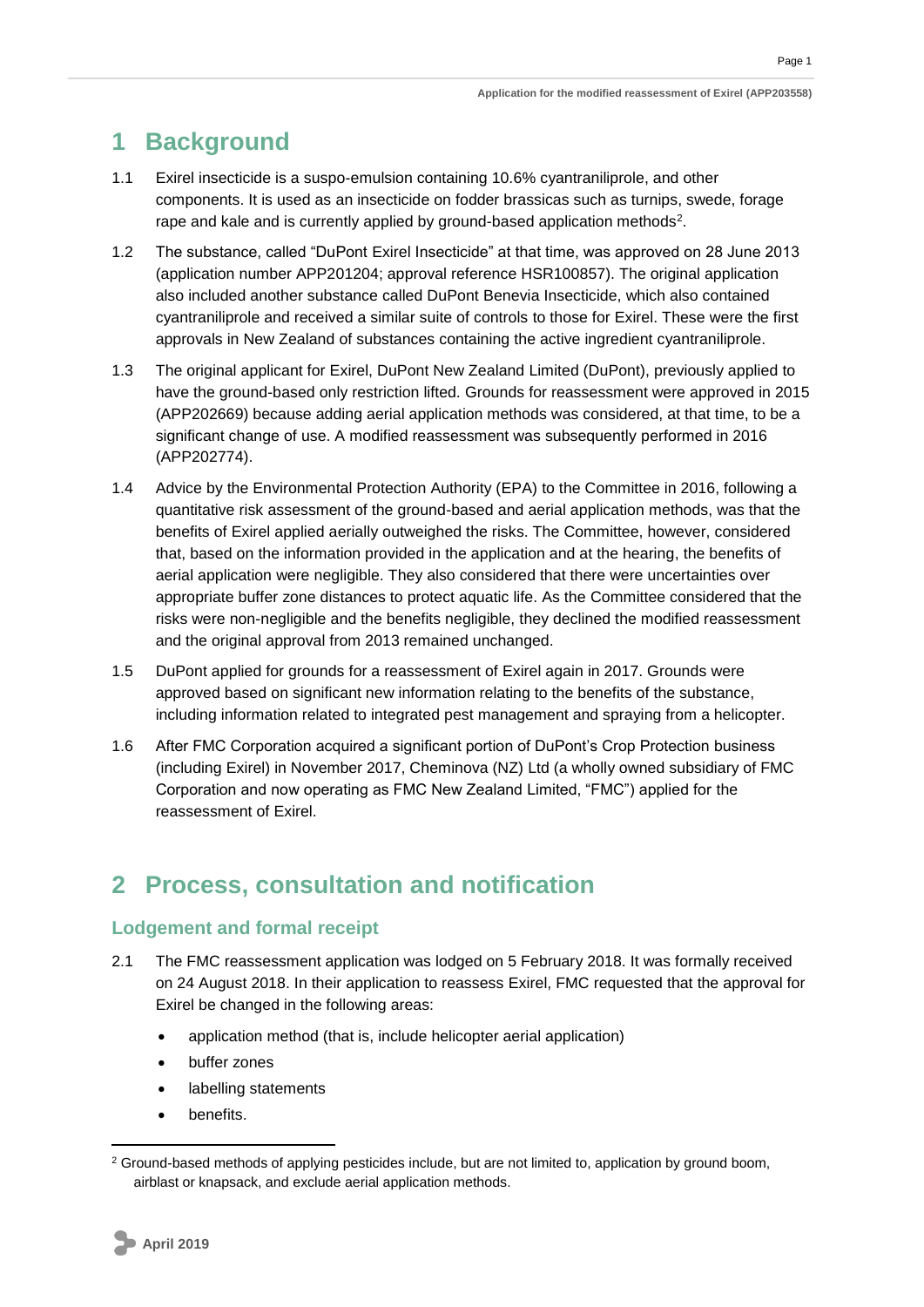### <span id="page-5-0"></span>**Scope of application**

- 2.2 The EPA's Chief Executive considered the content of the application and decided to use the EPA's discretionary power in section 63A(1) of the Act to proceed with the application as a modified reassessment. It was decided that the scope of the modified reassessment would be limited to an assessment of:
	- application method
	- buffer zones
	- labelling statements
	- benefits.

### <span id="page-5-1"></span>**Notification of application**

- 2.3 The Ministry for the Environment, the Ministry of Health, the Agricultural Compounds and Veterinary Medicines (ACVM) group of the Ministry for Primary Industries, the Department of Conservation, and Fire and Emergency New Zealand (FENZ) were advised of the application and notified of the submission period. FENZ was the only agency to respond: "we have no issue with this type of change so will not make a submission in this case." WorkSafe New Zealand ("WorkSafe") provided email comments on this application<sup>3</sup>.
- 2.4 The General Manager Hazardous Substances and New Organisms decided not to use the EPA's discretionary power in section 63A(4) of the Act to target the consultation on this application, and it was publicly notified in accordance with section 53 of the Act.
- 2.5 The application was opened for submissions from 6 September 2018 to 18 October 2018.

### <span id="page-5-2"></span>**Submissions received**

- 2.6 Five submissions were received for this application. Two submissions expressed their support to this application: one from the New Zealand Agricultural Aviation Association and one from Te Rūnanga o Ngāi Tahu. The submission from Apiculture New Zealand was neutral. The submissions from New Zealand Beekeeping Incorporated and The Soil & Health Association of New Zealand sought that the application should not be approved. All submitters requested to speak at the hearing though Ngāi Tahu wished to be heard only in the case where a public hearing was requested by others. The Soil & Health Association later withdrew their wish to be heard.
- 2.7 The New Zealand Agricultural Aviation Association (NZAAA) considered that aerial applications have a number of advantages over ground-based applications, especially in steeper and more difficult country and when ground conditions are very wet. Ngāi Tahu welcomed that "Māori issues are being taken seriously by an applicant and that [their] concerns have been addressed." Their concern was particularly on buffer zones. The other submitters generally raised concerns on the controls in place, particularly those protecting bees and those on the buffer zones.
- 2.8 The Committee took account of these submissions in making its decision and noted that the EPA Staff Report responded to these issues.

<sup>3</sup> See https://www.epa.govt.nz/assets/FileAPI/hsno-ar/APP203558/APP203558-Work-Safe-comments.pdf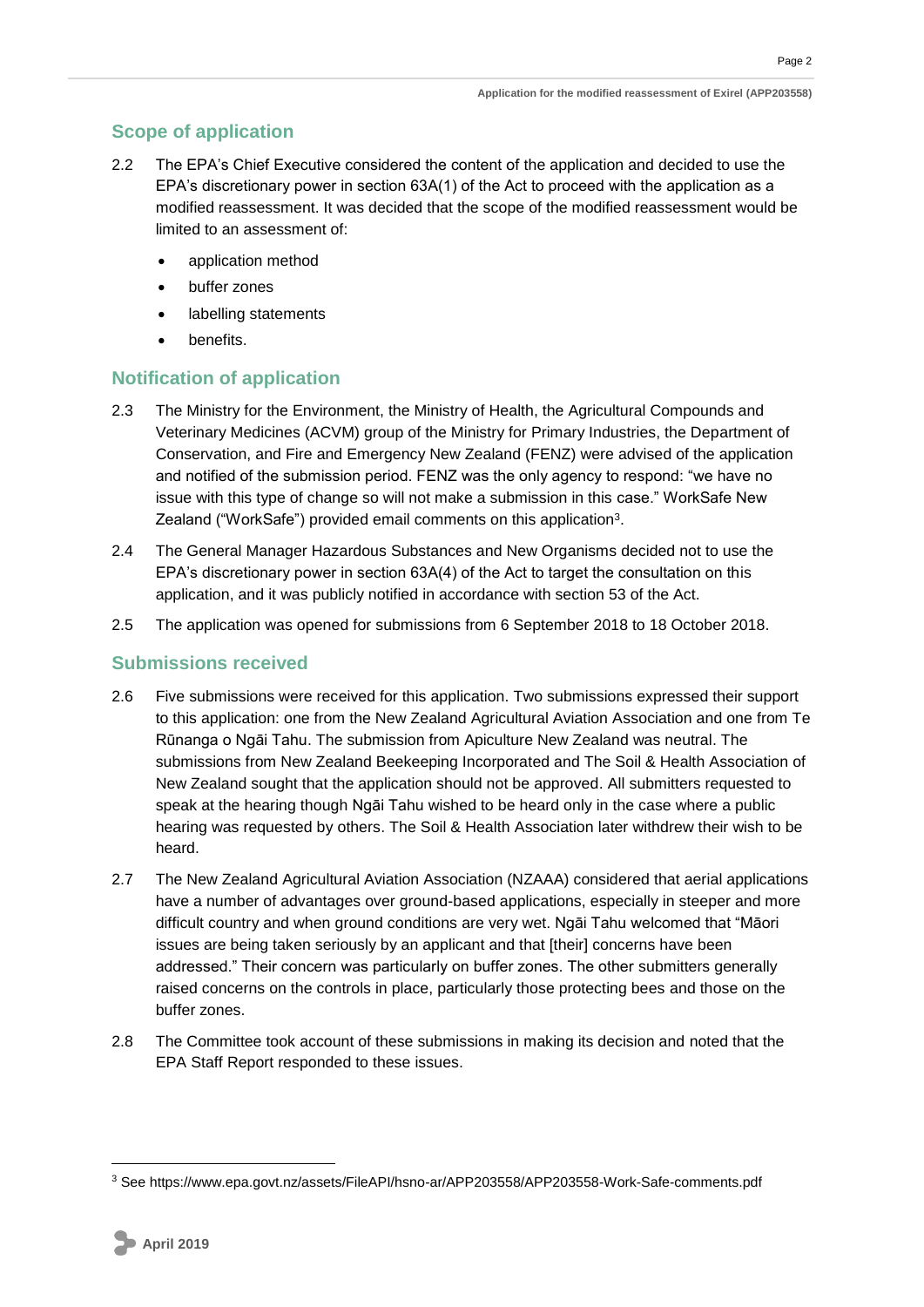Page 3

## <span id="page-6-0"></span>**3 The EPA Staff Report**

- 3.1 The Staff Report is the EPA review of the application and available data regarding the substance. It provides information to assist the Committee to make its decision. The EPA considered that the previous EPA risk assessments on the aerial use of Exirel made in 2016 remained relevant for this reassessment.
- 3.2 The only assessment updated as part of this evaluation was for the risks from aerial use on the aquatic environment. This updated assessment used refined toxicological values.
- 3.3 Confidential information was provided by the applicant, which was taken into account during the assessment of Exirel. The confidential information was letters of support received by the applicant.
- 3.4 The previous risk assessment on the aerial use of Exirel found that the risks to operators, reentry workers, and bystanders were all negligible; and WorkSafe New Zealand agreed. The previous risk assessment on the aerial use of Exirel also found that the risks to soil organisms, non-target plants, sediment-dwelling organisms, and birds were all negligible. The impact on beneficial arthropods was mixed.
- 3.5 The Staff Report stated that the risks to the aquatic environment were negligible. The assessment considered that buffer zones were not needed, though the cultural assessment welcomed the 50 m buffer zone volunteered by FMC and Māori acceptance (including Ngāi Tahu) was based on the inclusion of that buffer zone.
- 3.6 The EPA identified a suite of prescribed controls based on the hazard classifications of Exirel. The EPA also considered variations to these controls, and the addition of extra controls, in accordance with section 77 and section 77A of the Act.
- 3.7 The Staff Report concluded the proposed use of Exirel results in negligible risks to human health and the environment, when appropriate controls are in place and followed and that the potential benefits were significant and non-negligible. The EPA suggested that the overall level of benefit provided by the possibility of aerial application of Exirel would outweigh the adverse effects, with the implementation of the identified changes to control.

## <span id="page-6-1"></span>**4 Hearing**

4.1 On 12 December 2018, a hearing was held at AREA Events in Wellington. Presentations were given by the applicant, the EPA and three submitters.

## <span id="page-6-2"></span>**Point of order**

- 4.2 Apiculture New Zealand Inc. shared a point of order with the Committee Chair on Monday 10 December 2018. The Chair advised that the Committee would consider the point of order but needed to consult with those who had provided the content. There was insufficient time before the hearing to consider this request. The Chair specified that everyone at the Hearing receive a copy of the point of order from Apiculture New Zealand.
- 4.3 The decision about this point was released after the hearing. The result of the point of order is discussed further in paragraph [4.57.](#page-12-2)

## <span id="page-6-3"></span>**Applicant's presentation**

4.4 The Exirel application was presented by representatives from FMC.

**April 2019**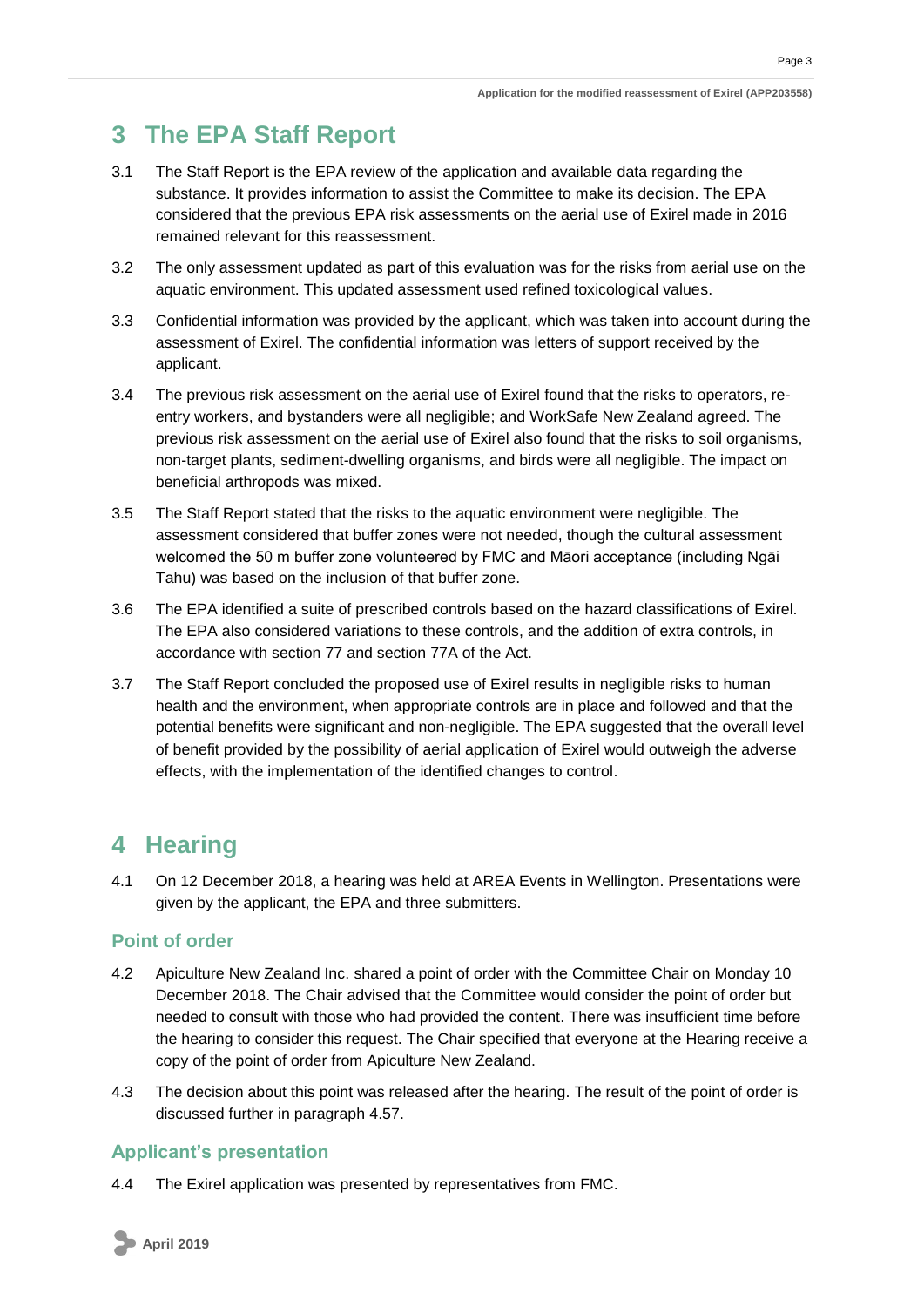- 4.5 They began by giving an overview of the situation and the reasons for this application. They presented the importance of forage brassica crops in New Zealand which represents the single largest annual crop in New Zealand with 350,000 – 400,000 ha grown annually and an estimated value of \$1.3 billion annually, that is  $3,700 - 4,000$  \$/ha. They also indicated that the brassica crops are consumed by stock in the field before the flowering stage.
- 4.6 They then spoke about the benefits of using Exirel, and of aerial application. They mentioned that the original applicant for Exirel, DuPont (New Zealand) Limited, started a research programme on Integrated Pest Management (IPM) in 2014 in order to address issues with pests becoming resistant to synthetic pyrethroid and organophosphate insecticides. The programme's third report showed there were cultural, economic and environmental benefits of introducing IPM, and Exirel is an effective tool in IPM programmes. They estimated that if aerial application was approved for Exirel, it would lead to a 60 \$/ha benefit to growers in New Zealand. FMC has received a lot of letters of support regarding this application.
- 4.7 FMC clarified that the proposed use pattern for Exirel is ground-based and by aerial application. Both would have an application rate of 15 g ai/ha<sup>4</sup> with the same frequency (minimum interval of 14 days). The aerial application would only be made by helicopter, and only if no rain is expected.
- 4.8 They congratulated the EPA on their risk assessment work and summarised it. They underlined that the report concluded aerial application does not increase the risk for human health and, given that Exirel is sprayed before brassicas flower, there was no risk to bees.
- 4.9 They continued by proposing an additional label statement to include "toxic to terrestrial invertebrates, including bees", with a special part on bee safety. They compared it to other bee statements on overseas labels.
- 4.10 FMC emphasized that the EPA Staff Report said buffer zones were not required but FMC proposes to set a 50 m buffer zone, based on discussion with Ngāi Tahu and the generic requirements of various regional councils.
- 4.11 They then detailed the reasons why aerial application was required. In particular, the use of Exirel by aerial application would allow older chemistry to be replaced with a less toxic and more selective product, reduce the number of applications required, limit crop damage, help farmers adopt IPM methodology, and enable them to work quickly and safely in wet conditions and hill country.
- 4.12 FMC continued by promoting the benefits of using Exirel compared with other competitive products, due to its lower hazard classification for the worker and for the environment. They stated that use of Exirel can also improve the financial performance of forage brassica crops while using an IPM methodology.
- 4.13 FMC finished by comparing tractor and helicopter safety. They concluded that aerial applications are not more dangerous than ground-based applications, and that the overall benefits of aerial application for Exirel outweigh any additional risks.
- 4.14 The Committee asked the applicant how many reports FMC has on bee toxicity incidents. The applicant responded there were no reports on bee toxicity accidents in Australia and New Zealand for Exirel. The Committee indicated the application rate in the European Union (EU) is fixed to 20 g ai/ha during flowering. The applicant responded that even with this application rate and one or two applications during flowering, the EU authorities concluded there was a low risk

<sup>4</sup> 15 g ai/ha means that 15 grams of the active ingredient will be distributed per hectare treated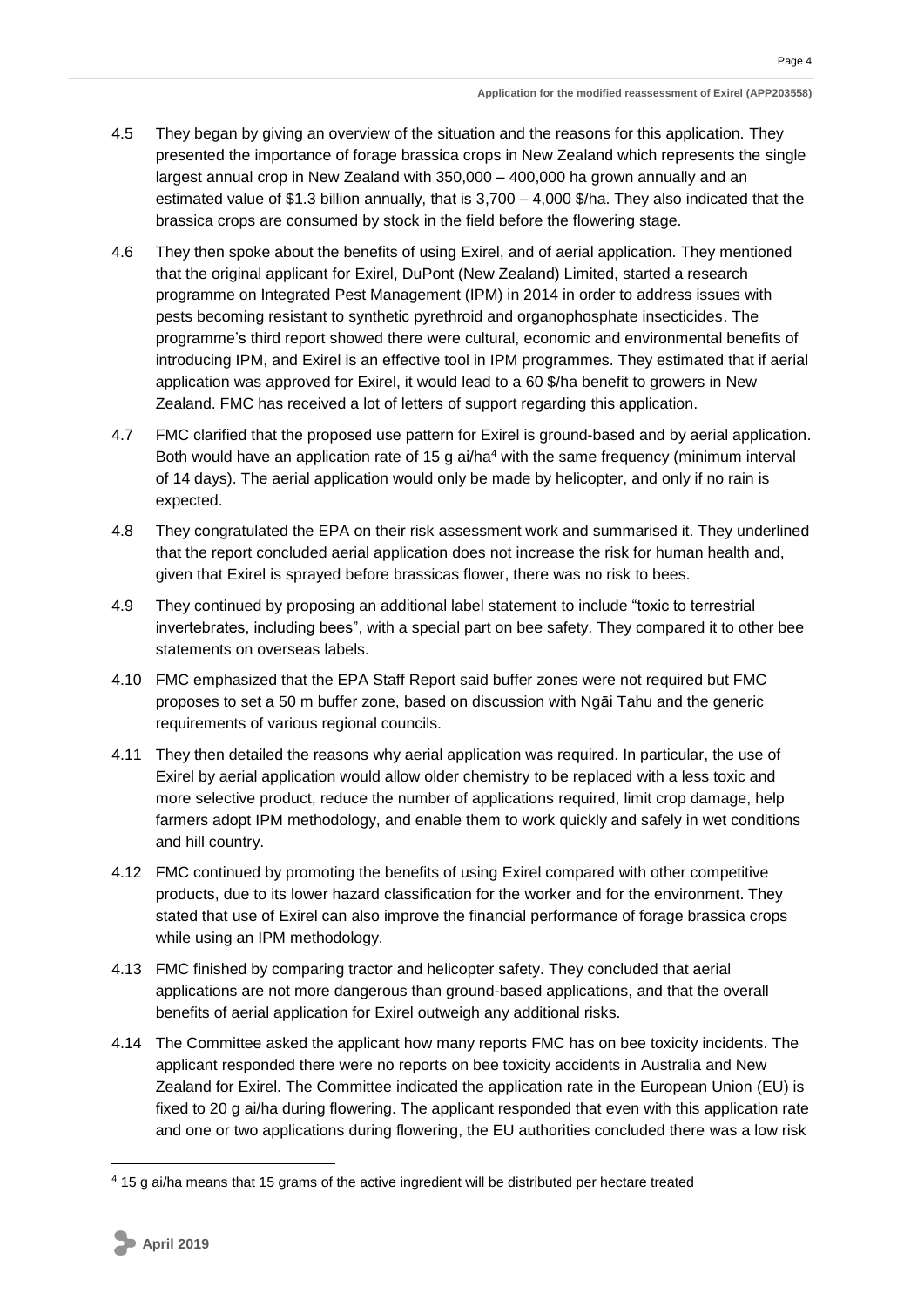for bees. They continued that as the application rate is lower in New Zealand and the applications would be when the crop is not flowering, the risk should be negligible for bees.

- 4.15 The Committee questioned the numbers given on aerial accidents by saying tractors were used a lot more on farms than helicopters which can explain the smaller number of accidents by helicopter. The applicant replied there were not a lot of statistics available but considered there was no increase in the risk when moving from ground-based to aerial application.
- 4.16 The Committee asked for clarification around the benefits the applicant presented. The applicant explained the value of the crop is assessed as dry matter yield. For forage brassicas, annual production is 15,000 kg dry matter/ha. The crop is traded or sold at 25 cents/kg, so they evaluated its value to the grower to be between 3,700 and 4,000 \$/ha. The 60 \$/ha benefit is derived from estimated increases in yield and reductions in the cost of insecticides required if Exirel could be aerially applied as part of an IPM programme. They assessed the benefit from ground-based application of Exirel to be \$2 million. They estimated that the benefit with aerial applications would be over \$10 million.
- 4.17 In addition, the Committee asked for clarification around the proposed buffer zones, noting that the EPA does not recommend a buffer zone and the applicant proposes one of 50 m. The Committee wondered if the buffer zone proposed lies between the target crop and water bodies, or between the target crop and other crops outside the treatment area. The applicant responded that the 50 m buffer zones are required by almost every regional council, and that the proposed 50 m buffer zone is between the treated crop and another flowering crop (like clover for example) or plants or other crops like cereals.
- 4.18 EPA staff asked the applicant to confirm that the current ground-based application rate was 15 g ai/ha. The applicant confirmed it was, and that this was the rate being requested for aerial applications.
- 4.19 New Zealand Beekeeping Incorporated asked if a 50 m buffer zone means no product is applied on the 50 m buffer zone if a flowering crop were adjacent to the brassica crop. The applicant confirmed that no product must be applied on the 50 m buffer zone.
- 4.20 Apiculture New Zealand expressed doubts on the definition of the buffer zone. The applicant answered it would probably be a downwind buffer zone but the EPA needs to clarify this point.
- 4.21 Apiculture New Zealand expressed concern about the controls given that Exirel is classified as 6.3A (skin irritant). The applicant acknowledged that and indicated the label currently says to wear waterproof gloves, overalls and footwear but the label instruction will be improved.
- 4.22 In addition, Apiculture New Zealand asked for the definition of suspo-emulsion, surfactants and if some tests with surfactants have been conducted on bees since 2014. The applicant answered that the Exirel formulations were chosen for their stability and their ability to mix easily in water. The applicant confirmed they have not conducted additional tests on bees with surfactants since 2014.

#### <span id="page-8-0"></span>**EPA presentation**

- 4.23 EPA staff presented their Staff Report, including a brief history of the application. As this is the third evaluation of Exirel in five years, they explained that the EPA focussed its efforts on the area of concern in the previous reassessment; that is, the effect on the aquatic environment.
- 4.24 They pointed out that previous risk assessments concluded there was a negligible risk to operators, re-entry workers, bystanders, soil and sediment-dwelling organisms, non-target plants, birds and groundwater. The previous risk assessments identified a potential risk via diet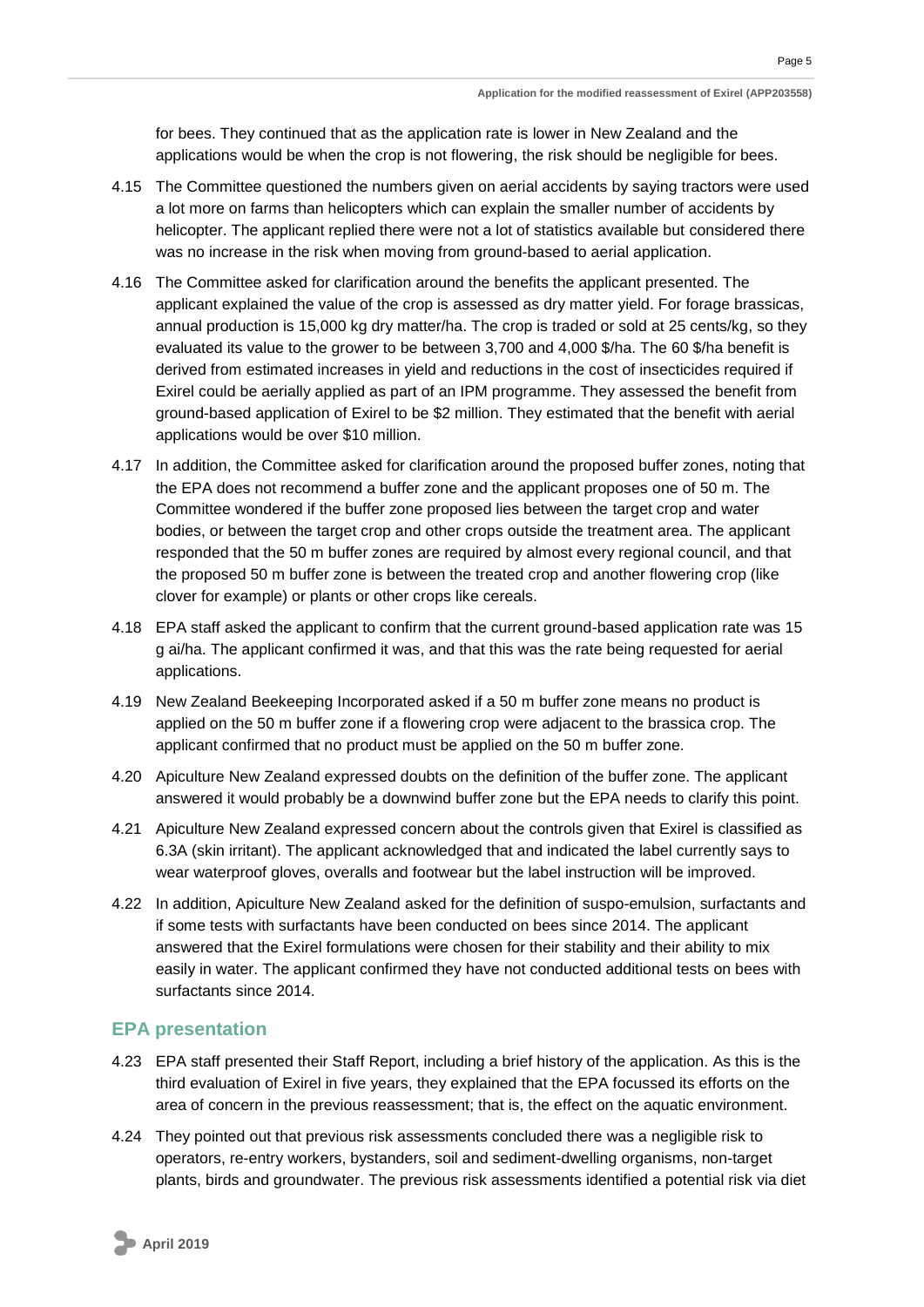for bees and that bees should not be exposed to flowering plants. The results of risk assessments were mixed with regard to non-target arthropods, with potential or negligible risks depending on species.

- 4.25 EPA staff explained that the updated risk assessment focussed on the aquatic environment. They used the outcomes of a Global Joint Review<sup>5</sup> to set acceptable concentrations for the aquatic environment, including their species sensitivity distribution (SSD) interpretation for acute exposure. The EPA then used the GENEEC2 model (GENeric Estimated Exposure Concentration version 2) to estimate the environmental concentration that would occur. The modelled concentrations were divided by the acceptable concentrations to derive a risk quotient, which is used to identify if the estimated concentration is of concern. The EPA concluded that the active ingredient of Exirel presented less risk than previously thought; that is, there were negligible acute risks for all species and negligible chronic risks for nonthreatened species. Further consideration of the conservatism of the models led the EPA to conclude that the risks to threatened species from chronic exposure were negligible also.
- 4.26 They then explained the confusion on the buffer zones that emerged from the previous assessment. In the current assessment, the EPA concluded no buffer zones were required.
- 4.27 EPA staff summarised the cultural assessment. There is some general concern over ngā rehu a rererangi (aerial applications). Based on Exirel's hazard classification, it could potentially affect taonga species and ngā wai koiora (the aquatic environment) but the potential impacts on mahinga kai are acceptable. Also, aerial application of Exirel is not likely to compromise significant arthropods and provides ngā hua (benefits) for Māori farmers. The cultural assessment noted the importance of buffer zones to Māori.
- 4.28 EPA staff presented the benefits of aerial application for Exirel. In hill country in particular, it protects soils and crops from damage compared to tractor movement and reduces risks from tractor rollover. Also, Exirel has a lower hazard and risk profile than alternative products applied aerially. When used in an IPM programme, it allows organophosphate pesticide use to be reduced or eliminated.
- 4.29 They then presented the prescribed controls based on the hazard classification and the recommended variations under section 77 of the Act. EPA staff highlighted the controls for bees from the Hazardous Property Controls (HPC) Notice (Part 4B) and the additional controls proposed by the EPA under section 77A of the Act which allow ground-based and helicopter application, set nozzle size on boom equipment, and label statements.
- 4.30 EPA staff concluded the proposed use of Exirel results in negligible risks to human health and the environment, when appropriate controls are in place, and that the potential benefits of using Exirel are considered to be significant and non-negligible. The EPA staff recommended that the Committee approve this application.
- 4.31 The Committee wondered whether the applicant could write anything on the label referring to controls under section 77A. EPA staff confirmed the applicant is free to expand on the regulatory controls.
- 4.32 The Committee questioned the assessment on buffer zones and asked if the Australian authorities had done a reassessment of their buffer zones. EPA staff responded that they were

<sup>5</sup> APVMA, USEPA, PMRA, HSE and Anses 2013; Report and Proposed Decision of the UK and France made to the European Commission under the Regulation (EC) no.1107/2009 for first approval of an active substance; OECD Joint Review Project, Section B.9: Ecotoxicology Part B: Summary of data evaluation and risk assessment.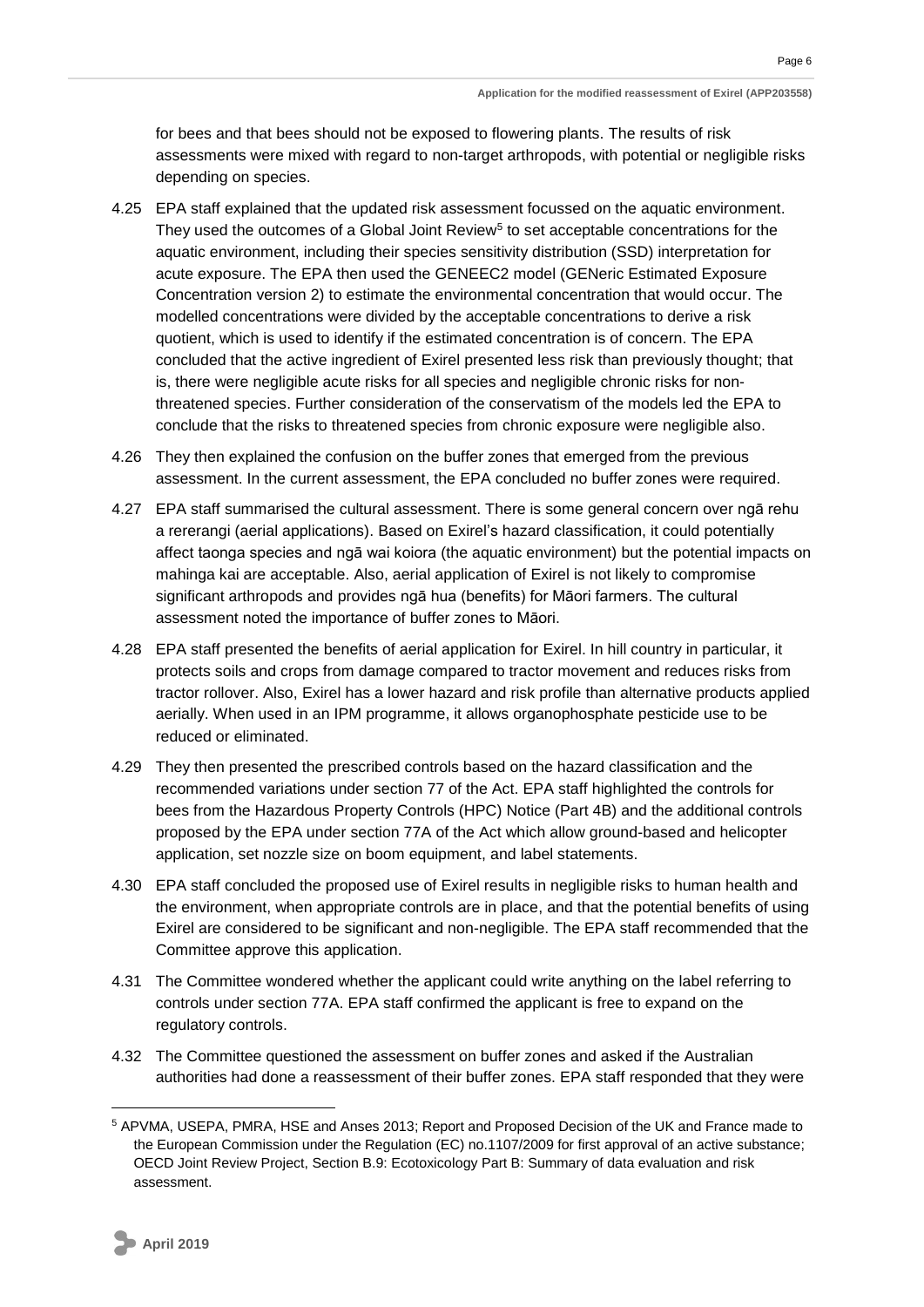Page 7

not aware of any reassessment from the Australian authorities, with the differences between the buffer zones set by the two agencies probably due to the difference in the use of Exirel and in the approved application rate in each country.

- 4.33 The Committee then asked why the benefits of the use of the product were not presented two years ago for the previous application, and wondered what the evidence was for the claimed benefits, apart from the Plant & Food report<sup>6</sup> previously mentioned. EPA staff answered that there was no evidence on benefits presented during the previous hearing, especially the ones concerning the reduced use of organophosphates and the reduced impact on beneficial insects. They confirmed that the main evidence is the Plant & Food report<sup>6</sup>. The applicant confirmed the benefits were not identified clearly in the last application and three new Plant and Food reports had been produced over the last three years.
- 4.34 The New Zealand Agricultural Aviation Association (NZAAA) questioned the controls on the nozzle size and stated the droplet size is the most important. EPA staff confirmed the intent is to control the droplet size and that the label statement must indicate the droplet should be of medium size.
- 4.35 Apiculture New Zealand asked if other surfactants have been assessed. EPA staff answered that only Exirel has been reassessed.
- 4.36 New Zealand Beekeeping Incorporated asked if the controls have been followed for the groundbased use of Exirel. EPA staff responded that other agencies in New Zealand were responsible for the enforcement of controls. They explained further that the EPA had assumed new roles and responsibilities since December 2017 to follow-up with these agencies.

### <span id="page-10-0"></span>**Presentations by submitters**

- 4.37 The NZAAA was the first submitter to present at the hearing. They pointed out that the past 20 years showed a decrease in accident rate in the agricultural aviation sector. During the last eight years, there were 16 helicopter accidents which led to fatalities but only one related to 'agricultural' operation - a reconnaissance for a future forest spraying operation. 75% of certified operators are NZAAA members and it is estimated that the agricultural aviation industry adds \$2 billion value to the New Zealand economy annually.
- 4.38 They then presented the Aircare programme, launched in 2011, to establish the best practices possible. 29 NZAAA members are currently Aircare accredited. They focused on the aircraft calibration, which is essential to ensure good coverage and efficacy, a good knowledge of the product released and to be sure the product is only going onto the intended treatment area.
- 4.39 NZAAA presented an outline of their training and qualification programme which can take from three to five years to complete and 1,000 hours of productive flying time (that is delivering product to the target) under direct supervision. They underlined every flight and mission was recorded and showed pictures of acceptable practice over the years.
- 4.40 EPA staff asked for clarity on the number of applicators accredited. NZAAA reaffirmed that 29 of the 59 NZAAA members are Aircare accredited.

<sup>6</sup> Horrocks A, Walker M. June 2017. IPM strategy development and demonstration for forage and seed brassicas – year 3 report. A Plant & Food Research report prepared for: The Ministry for Primary Industries Sustainable Farming Fund. Milestone No. 61263-M-0301. Contract No. 31609. Job code: P/443018/01. SPTS No. 14847.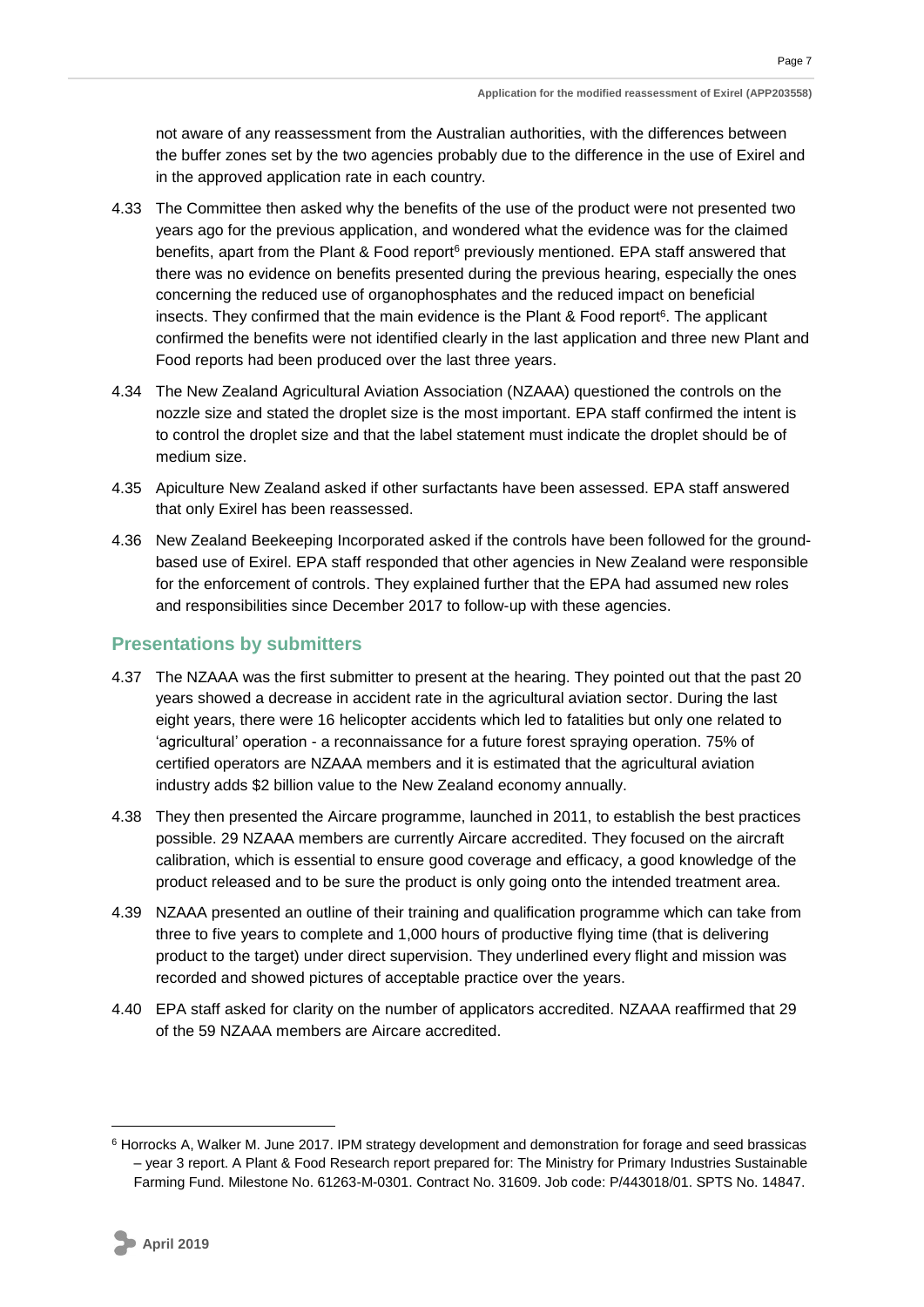- 4.41 New Zealand Beekeepers Inc. wanted some clarification around the rules on visibility and if a helicopter could apply these chemicals in the dark. NZAAA replied that they are only allowed to work in daylight.
- 4.42 Representatives of Ngāi Tahu were not present so Apiculture New Zealand continued with their submission. They began by congratulating the applicant on the proposition on the new label.
- 4.43 Apiculture New Zealand expressed concerns about bee safety in hill country where bees are placed for manuka honey harvest. They stated that it could be challenging to respect the buffer zones due to the shape of the paddocks and when brassica crops are surrounded with trees, bushes and flowering plants.
- 4.44 They then stated they are prepared to accept the 50 m buffer zones but were disappointed that there was no more research since the last application in 2016.
- 4.45 They talked about the surfactant used in the mix tank and expressed their wish to see a label statement with a recommendation on the use of canola oil as a surfactant.
- 4.46 Apiculture New Zealand finished with a reminder that the goal of Integrated Pest Management (IPM) is to minimise pesticide use and asked the EPA about checking compliance with label requirements. They would like to see no spraying between bud burst and petal fall. They concluded that they accept this application will go through if the controls are adequate to protect the bees.
- 4.47 The Committee asked what proportion of the estimated 400,000 ha to be sprayed annually will be hill country as in the photos Apiculture New Zealand showed. The applicant said they did not know.
- 4.48 The Committee then considered the relevance of the surfactant matter, given the proposition is not to apply Exirel during flowering. Apiculture New Zealand expressed their concern that mixing Exirel with a surfactant or a drift control agent could be of greater risk for bees.
- 4.49 The Committee asked about the rationale behind the 50 m buffer zone. Apiculture New Zealand replied it is a common distance adopted by regional councils and was proposed by FMC. They repeated that they acknowledge this 50 m buffer zone.
- 4.50 FMC reminded the Committee and submitters that they recommend non-ionic surfactant or wetting agent on the label for use patterns in New Zealand and reiterated that these surfactants or drift control agents are also used for ground-based applications so wondered why it would be a greater risk for aerial applications.
- 4.51 EPA staff answered a few questions that arose during Apiculture New Zealand's presentation. They noted that the buffer zone controls set under the HSNO Act are a minimum standard and the regional councils can set wider buffer zones. They also clarified the process regarding the setting of controls.
- 4.52 New Zealand Beekeepers Inc. expressed their concerns about bee safety but congratulated the applicant on the proposed label. They reminded the Committee that they rely on the good will of the applicators in following the label instructions and controls. They questioned the effectiveness of monitoring and enforcement activities when bees are affected. They had not seen any prosecution in years.

### <span id="page-11-0"></span>**Applicant's right of reply**

4.53 FMC appreciated everyone's support on the proposed label, and acknowledged the benefits of NZAAA's Aircare programme which will improve aerial applications.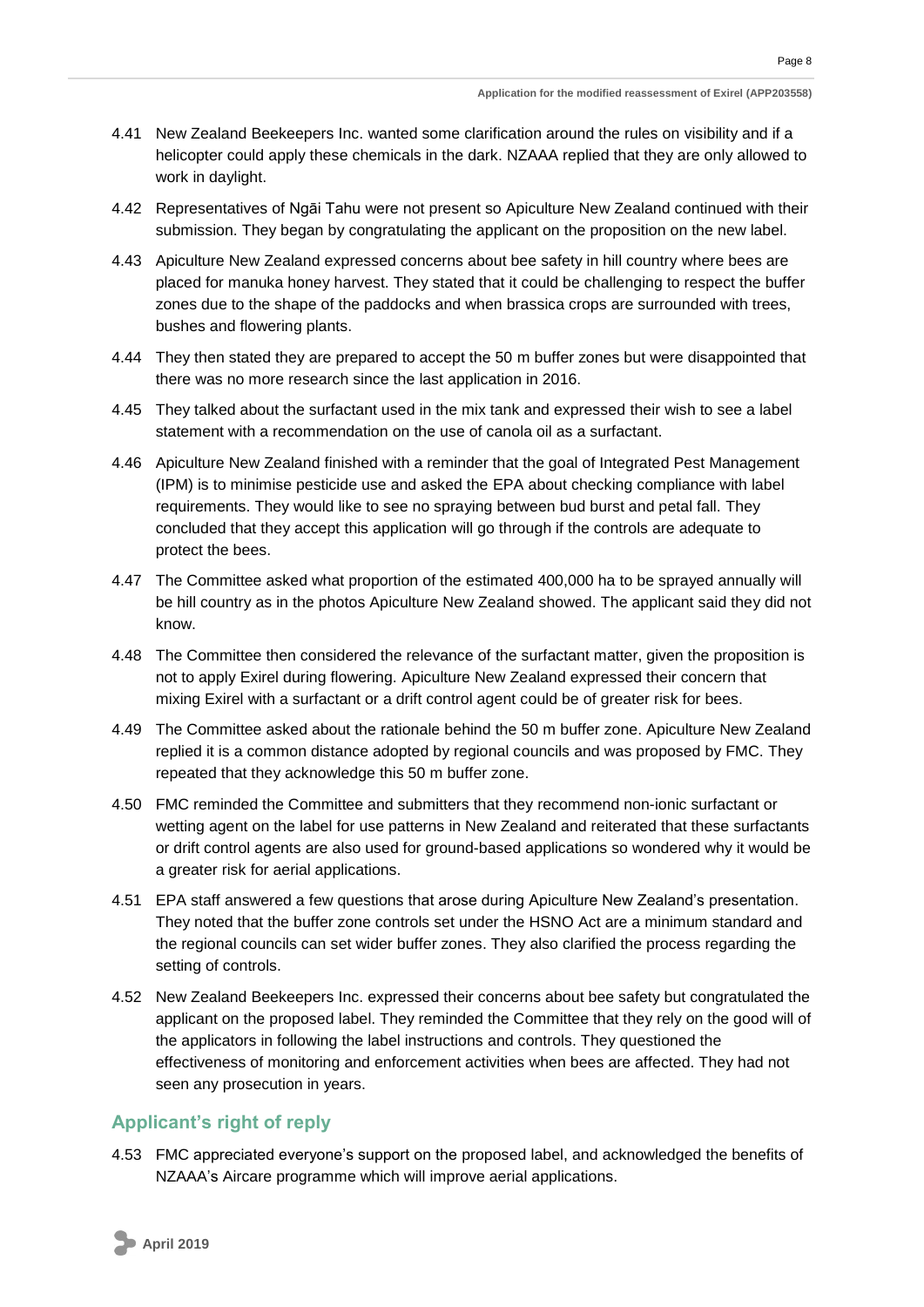- 4.54 They acknowledged some points brought up by Apiculture New Zealand, including the general lack of information on surfactants but reminded submitters and the Committee that they recommend non-ionic surfactants. They thanked all of the submitters for the open discussions, and the EPA for the appropriate risk assessment produced and the use of globally recognised methodologies.
- 4.55 They concluded that there was uniform agreement that, with the controls, the benefits are greater than the risks.
- 4.56 The hearing was adjourned on 12 December 2018, pending resolution of the point of order raised.

#### <span id="page-12-0"></span>**Response to point of order**

- <span id="page-12-2"></span>4.57 In response to the point of order from Apiculture New Zealand<sup>7</sup>, a Minute from the Committee Chair<sup>8</sup> instructed the EPA to share the point of order and the letters of support requested by the point of order.
- 4.58 The EPA shared this information<sup>9</sup> and allowed a further submission period of 10 working days to allow parties to the Hearing to provide comments.
- 4.59 No further submissions were received.
- 4.60 The hearing was closed on 14 March 2019.

## <span id="page-12-1"></span>**5 Approval re-issue**

- 5.1 A section 63A modified reassessment of a release approval is subject to sections 77, 77A and 77B of the Act. Therefore, the EPA Notice controls will apply to the modified approvals with transitional periods for some. Approvals subject to a modified reassessment need to be reissued, under clause 4(3) of Schedule 7 of the Act, to ensure that those controls would still apply following the EPA using Schedule 7 for a larger number of substances.
- 5.2 The approval of Exirel has therefore been reissued on 1 March 2019 prior to the completion of this modified reassessment. From this date, the EPA Notice controls apply, with a transitional period that ends on 30 November 2021 for the following notices:
	- Hazardous Substances (Labelling) Notice 2017
	- Hazardous Substances (Packaging) Notice 2017
	- Hazardous Substances (Safety Data Sheet) Notice 2017.

<sup>7</sup> https://www.epa.govt.nz/assets/FileAPI/hsno-ar/APP203558/APP203558-ApicultureNZ-PointOfOrderToDMCchair-Redacted.pdf

<sup>8</sup> https://www.epa.govt.nz/assets/FileAPI/hsno-ar/APP203558/APP203558-Minute-05Feb19.pdf

<sup>9</sup> https://www.epa.govt.nz/assets/FileAPI/hsno-ar/APP203558/APP203558-Combined-letters-support-Redacted.pdf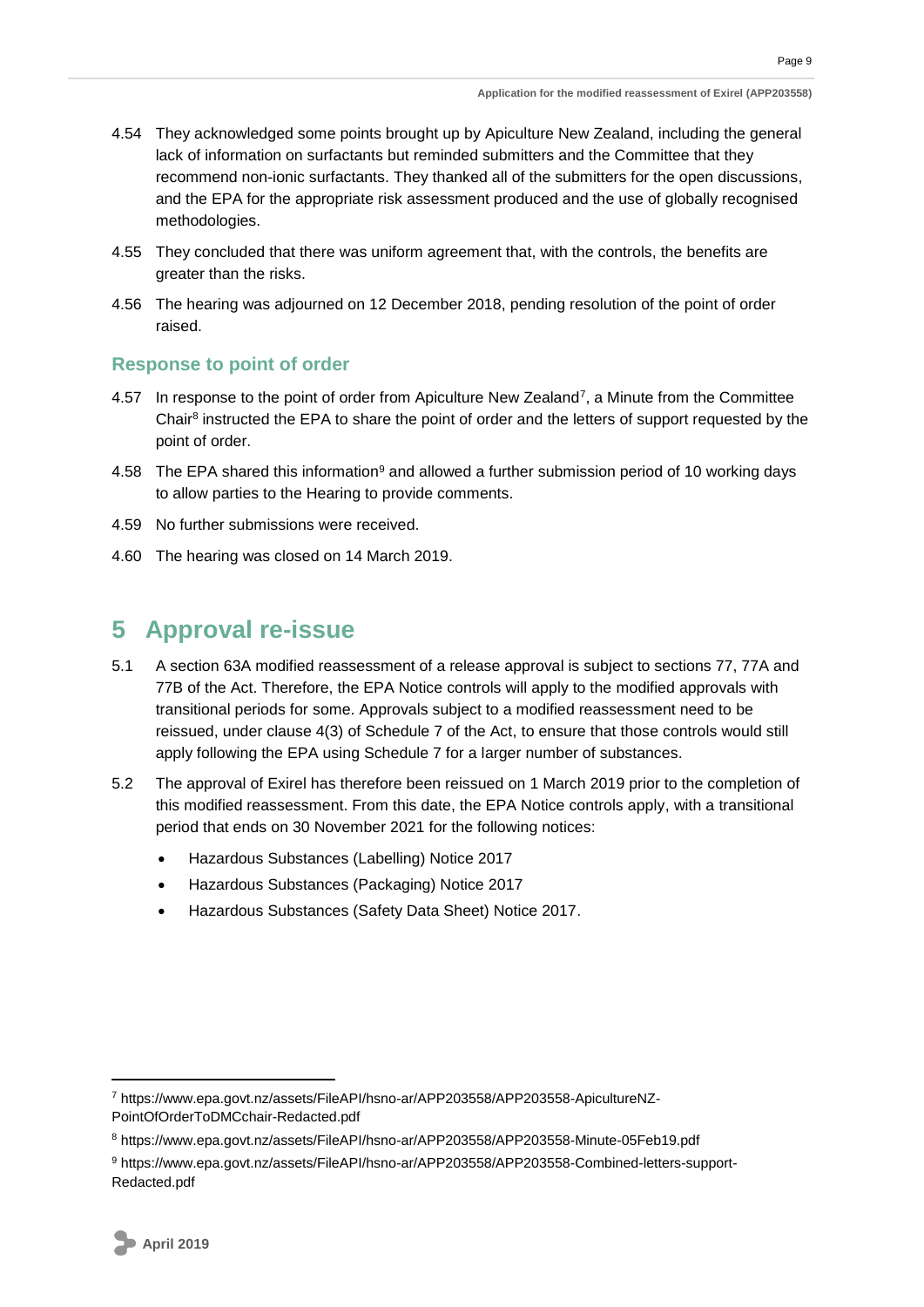## <span id="page-13-0"></span>**6 Consideration**

### <span id="page-13-1"></span>**Information available for consideration**

- 6.1 The information available to the Committee for consideration of this application consisted of:
	- the application form
	- confidential material submitted by the applicant with the application form, including letters of support
	- the submissions
	- information received from WorkSafe
	- previous EPA risk assessments
	- updated EPA risk assessment specific to this reassessment
	- EPA cultural assessment
	- hearing presentations made by the applicant, EPA and submitters.
- 6.2 After considering all relevant information, the Committee decided that it had sufficient information to make a decision on this application. Further comments on this information can be found below.

### <span id="page-13-2"></span>**Hazardous classifications**

6.3 The hazardous properties of Exirel remain unchanged since the original application as no new information was available to inform a review of the hazards. The classification of Exirel is summarised below.

#### **Table 1 Hazard classifications of Exirel**

| <b>Hazard</b>                                           | <b>Classification</b> |
|---------------------------------------------------------|-----------------------|
| Skin irritancy/corrosivity                              | 6.3A                  |
| Contact sensitisation                                   | 6.5B                  |
| Target organ or systemic toxicity (oral and inhalation) | 6.9B                  |
| Aquatic ecotoxicity                                     | 9.1A                  |
| Terrestrial invertebrate ecotoxicity                    | 9.4B                  |

### <span id="page-13-3"></span>**Proposed modification of controls**

- 6.4 The suite of controls proposed by the EPA, and considered by the Committee are detailed in full in Appendix A of the Staff Report. The control suite included:
	- prescribed controls, that is those triggered by the hazard classifications of Exirel
	- variations to the prescribed controls in accordance with section 77 of the Act
	- additional controls, proposed in accordance with section 77A of the Act.

### <span id="page-13-4"></span>**Assessment of risks**

6.5 The Committee took into account the EPA risk assessment for Exirel, as detailed in the Staff Report. The key points are summarised below.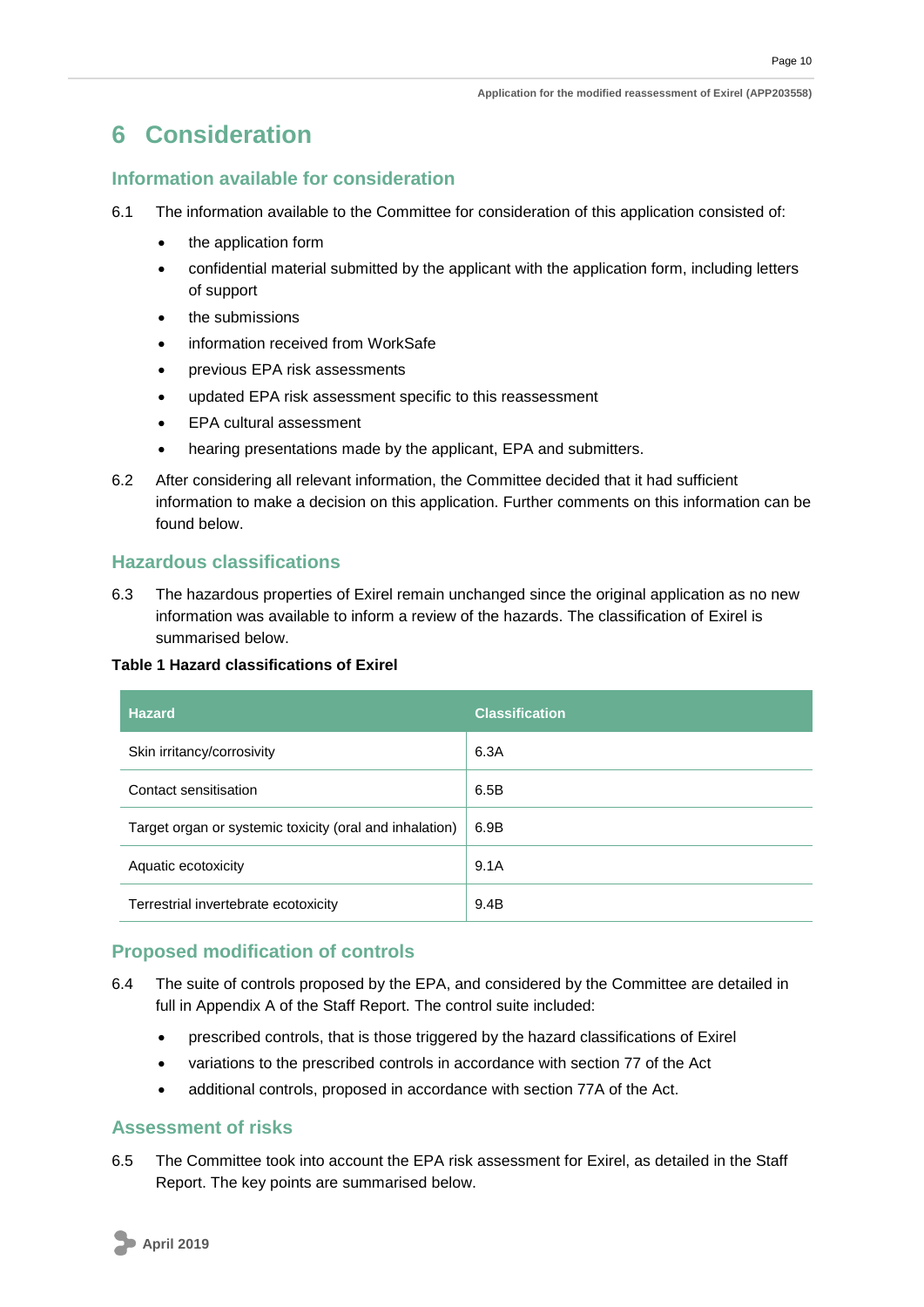#### <span id="page-14-0"></span>**Risks during manufacture, packaging, importation, transportation, storage and disposal**

6.6 The Committee considered that the risks during manufacture, packaging, importation, transportation, storage and disposal will remain at a negligible level, given that exposure is unlikely to occur and that the proposed controls and other legislative requirements will sufficiently mitigate the risks associated with these stages of the substance lifecycle. These include the existing Hazardous Substances Notices around packaging, identification, emergency management and disposal of hazardous substances, the Land Transport Rule 45001, Civil Aviation Act 1990, Maritime Transport Act 1994 and New Zealand's health and safety at work requirements.

#### <span id="page-14-1"></span>**Risks during use**

6.7 The Committee noted that there is the potential for exposure to humans and the environment to occur during the use phase of the substance and considered the human health and environmental risk assessments provided by the EPA.

#### <span id="page-14-2"></span>Human health effects

- 6.8 The Committee noted that the EPA did not repeat the work done in the previous risk assessment (APP202774) and considered the comments from Worksafe New Zealand. The Committee determined that the predicted exposures during mixing, loading and application by operators, re-entry workers and for bystanders would be negligible and resulted in risk quotients below the acceptable operator exposure level (AOEL). The Committee noted that the operator exposures would be lower for aerial application.
- 6.9 The Committee considered that aerial application of Exirel would not pose risks to human health if appropriate controls are in place.

#### <span id="page-14-4"></span><span id="page-14-3"></span>Environmental effects

Risks to soil organisms, non-target plants, sediment-dwelling organisms and birds

6.10 The Committee noted that the EPA did not repeat the work done in the previous risk assessment (APP202774) and considered the risks to soil organisms, non-target plants, sediment-dwelling organisms and birds to be negligible.

#### <span id="page-14-5"></span>Risks to pollinators and non-target arthropods

- 6.11 The Committee noted that the EPA did not repeat the work done in the previous risk assessment (APP202774) and considered there were potential risks to bees through acute oral exposure for both ground-based and aerial applications; however, the risks to bees through acute contact exposure are considered negligible.
- 6.12 The Committee noted that semi-field and field studies conducted with cyantraniliprole showed no observed effects on colony strength or brood development, and indicated that pre-flowering application of Exirel does not present a risk to bees. The Committee noted that Exirel is intended to be applied to fodder brassicas during the leaf development stage, and considered that this does not represent a high potential exposure to bees, as these plants will be grazed before reaching flowering stage.
- 6.13 The Committee considered, as it was discussed during the hearing, that the prescribed controls set by the EPA notices will apply once the approval is reissued (cf. chapter 6 "Approval reissue"), including the Label statement required for class 9.4 pesticides and plant growth regulators (a transitional period applies if necessary) which specifies: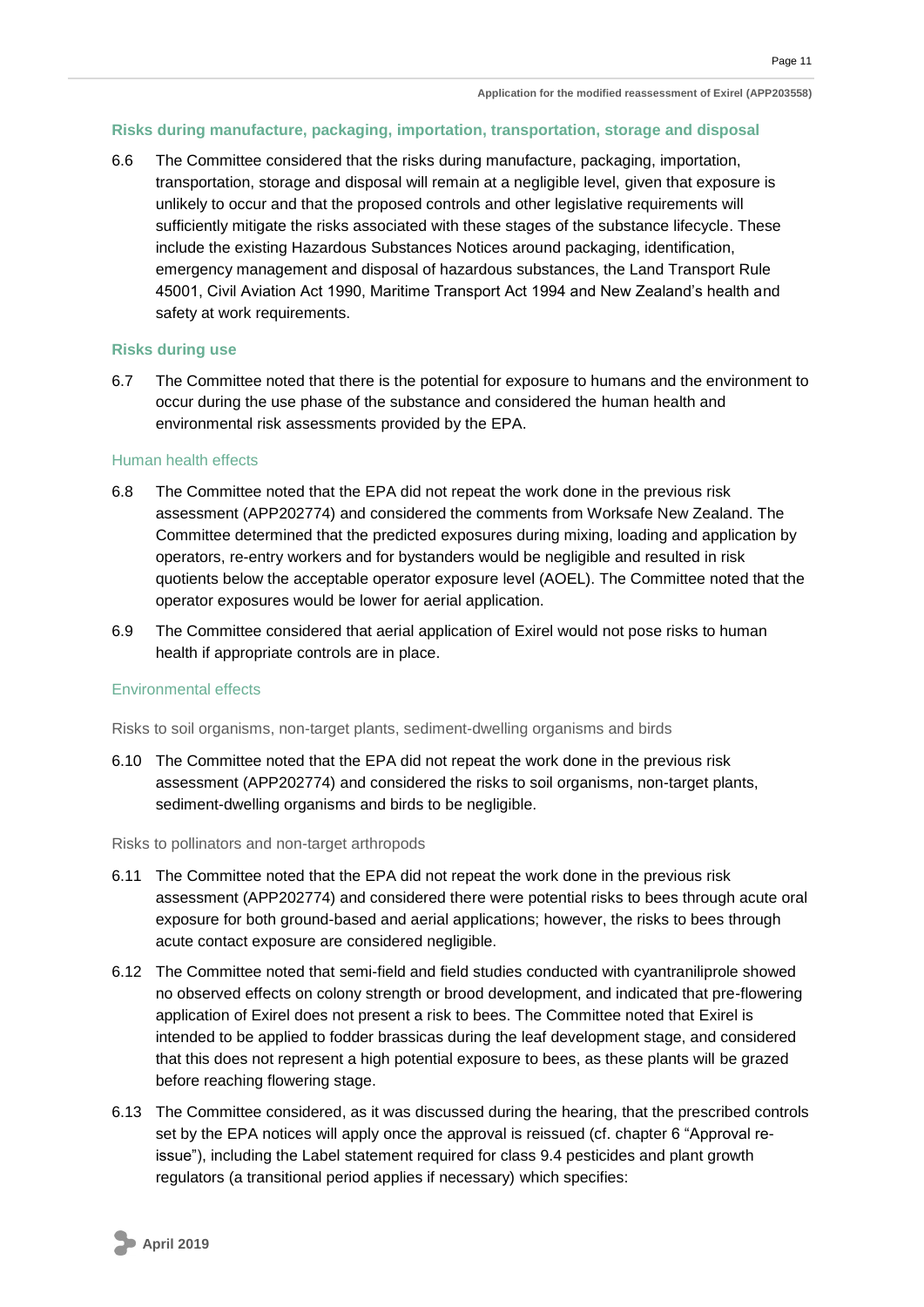*(1) This clause applies to a class 9.4 pesticide or plant growth regulator, if it is in a form that nontarget invertebrate pollinators are likely to be exposed to either during, or after, it is applied to a plant.* 

*(2) The label must include the following statement (or words to this effect)—*

*"Do not apply substance to plants if—*

*(i) Bees are foraging; or* 

*(ii) The plants are in flower or part flower, and are likely to be visited by non-target invertebrate pollinators (including bees)"* 

*(3) If the Authority has specified a period for the purposes of clause 58(2)(b)(ii)(B) of the Hazardous Substances (Hazard Property Controls) Notice, the label must include the following additional label statement (or words to this effect)—*

*"Do not apply the substance to a plant if the plant is likely to flower within x days"* 

*(4) For the purposes of subclause (3), x must be replaced by the number of days specified by the Authority.* 

6.14 The EPA advised the Committee that sensitivity to Exirel was variable in other non-target arthropods. The Committee noted this and considered that the risks to non-target arthropods would be negligible with the proposed controls. In particular, the additional label statement set under section 77A of the Act which specifies the product label must mention: *"Care should be taken when using this substance in Integrated Pest Management as this substance may affect some beneficial insects."*

<span id="page-15-0"></span>Risks to aquatic organisms

- 6.15 The Committee noted the ecotoxicity values used in the previous risk assessment (APP202774) have been reviewed by the EPA following a Global Joint Review of the active ingredient cyantraniliprole.
- 6.16 The Committee noted the EPA also used the GENEEC2 model to understand whether there are any concerns about the aquatic environment from the aerial use of Exirel.
- 6.17 The Committee considered that the chronic and acute risks to all aquatic species are negligible and that there are no elevated risks from the aerial use of Exirel.

<span id="page-15-1"></span>Buffer zones

- 6.18 The Committee noted that the previous assessment in APP202774 proposed a 10 m downwind buffer zone for aerial application of Exirel in order to protect the aquatic environment. The models used in that risk assessment were based on an assessment of the impacts of fixed wing application using the EPA's standard risk assessment approach.
- 6.19 The Committee noted that the Australian Pesticide and Veterinary Medicine Authority (APVMA) assessed the environmental risks from Exirel applied using fixed wing aircraft for the treatment of cotton at an application rate of 60 g ai/ha, with a minimum of seven days between spraying and a maximum of two applications per crop season. This higher application rate resulted in considerably more cyantraniliprole in the environment than the application rate being considered in this application. Higher burdens on the aquatic environment mean that the APVMA required downwind buffer zones to protect that environment.
- 6.20 The Committee noted that the EPA's updated aquatic risk assessment used endpoints and assessment factors consistent with those used in the EU assessment of cyantraniliprole. These are based on large numbers of reliable studies, and based on this information, the EPA concluded that the aerial application proposed in this application would pose negligible risk to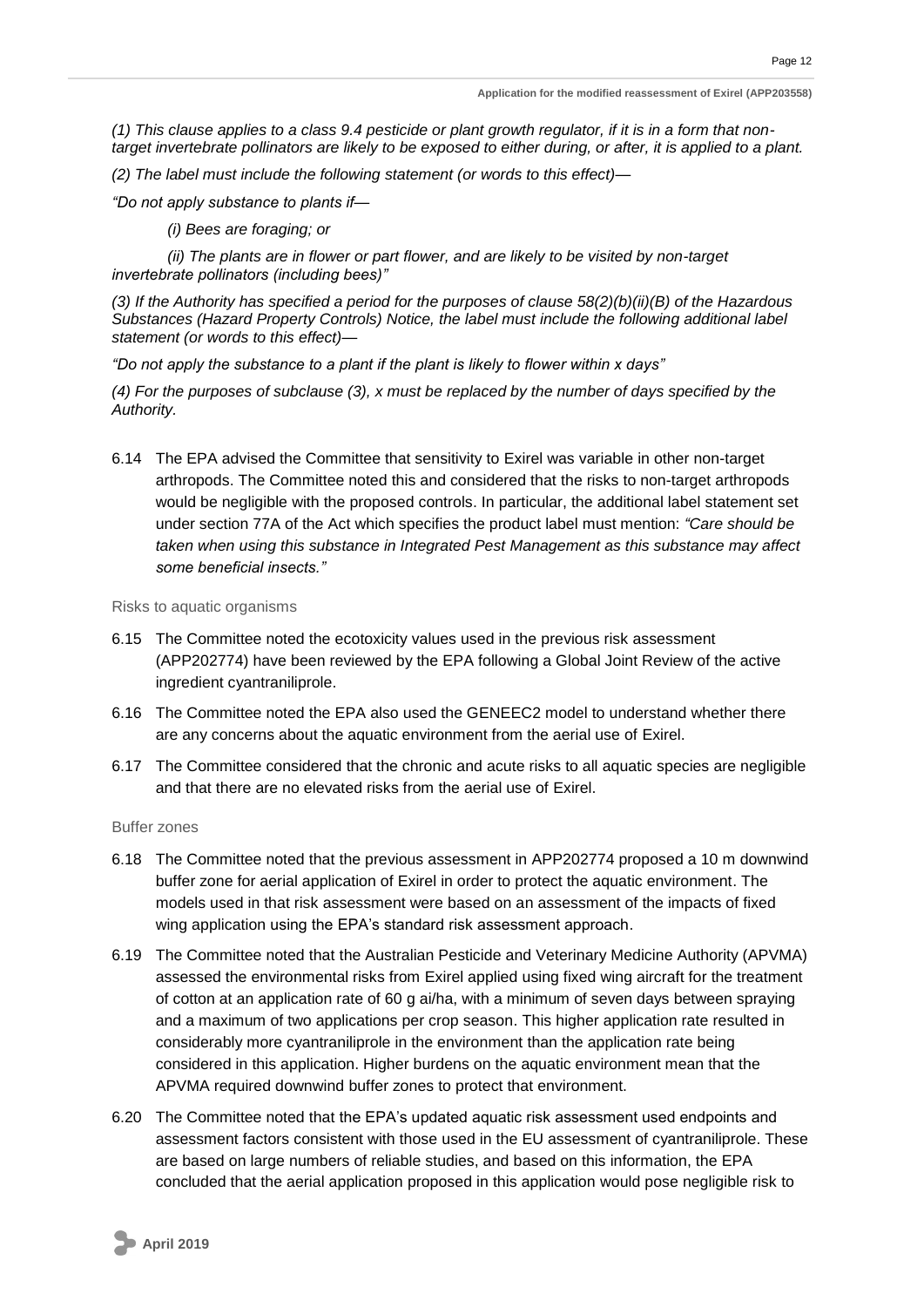the aquatic environment. The Committee noted that the EPA risk assessment considered that a downwind buffer zone is not necessary to ensure protection of the aquatic environment.

- 6.21 The Committee acknowledged that the submitters from Apiculture New Zealand, New Zealand Beekeeping Incorporated and Ngāi Tahu are concerned about this application and that a 50 m buffer zone would address their concerns.
- 6.22 The Committee, however, considered that a mandatory buffer zone was not required under the HSNO regime. The applicant is still able to recommend a buffer zone to their users, and regional councils are still able to set more stringent buffer zones under the Resource Management Act.

#### <span id="page-16-0"></span>**Assessment of risks to society, the community and the market economy**

6.23 The Committee did not identify any risks to society, the community and the economy, other than those considered previously. The Committee therefore did not consider this further.

#### <span id="page-16-1"></span>**Assessment of benefits**

- 6.24 The Committee noted that the applicant referred to several benefits of Exirel in the application and elaborated on these at the hearing with support from submitters, and that the EPA had analysed those benefits in the Staff Report. These benefits are the:
	- protection of soils and crops when aerial application is used compared to tractor movements, especially in hill country
	- reduction of risks from tractor rollover in hill country (though the discussions at the hearing concluded there are no relevant robust statistics on the comparative risks of helicopter accidents and tractor rollover)
	- lower hazard classification and risk profile of Exirel compared with alternative products applied aerially, including organophosphate-containing substances
	- use of Exirel in an integrated pest management (IPM) programme allowing organophosphate pesticide<sup>10</sup> use to be reduced or eliminated
	- economic benefits to farmers presented at the hearing by the applicant.
- 6.25 The Committee considered these arguments and noted that the EPA rated them as low or medium benefits in the Staff Report. The presentations at the hearing from FMC and the NZAAA demonstrated some benefits of the aerial application of Exirel.
- 6.26 The Committee noted that a Plant & Food report<sup>6</sup> concluded that a 35% reduction in the number of insecticides used under IPM occurred if Exirel was part of IPM for forage brassicas.
- 6.27 The Committee considered the proposed benefits and assessed them as non-negligible.

#### <span id="page-16-2"></span>**Cultural assessment**

6.28 The Committee noted that the EPA assessed the potential effects on the relationship of Māori to the environment in accordance with sections 5(b), 6(d) and 8 of the Act.

<sup>6</sup> Horrocks A, Walker M. June 2017. IPM strategy development and demonstration for forage and seed brassicas – year 3 report. A Plant & Food Research report prepared for: The Ministry for Primary Industries Sustainable Farming Fund. Milestone No. 61263-M-0301. Contract No. 31609. Job code: P/443018/01. SPTS No. 14847.

<sup>&</sup>lt;sup>10</sup> Organophosphates are a type of broad-spectrum insecticide. The EPA has reassessed many uses of organophosphates, revoking the approvals of some and adding more restrictive controls to others (for example, see reassessment applications APP201045 and APP202142).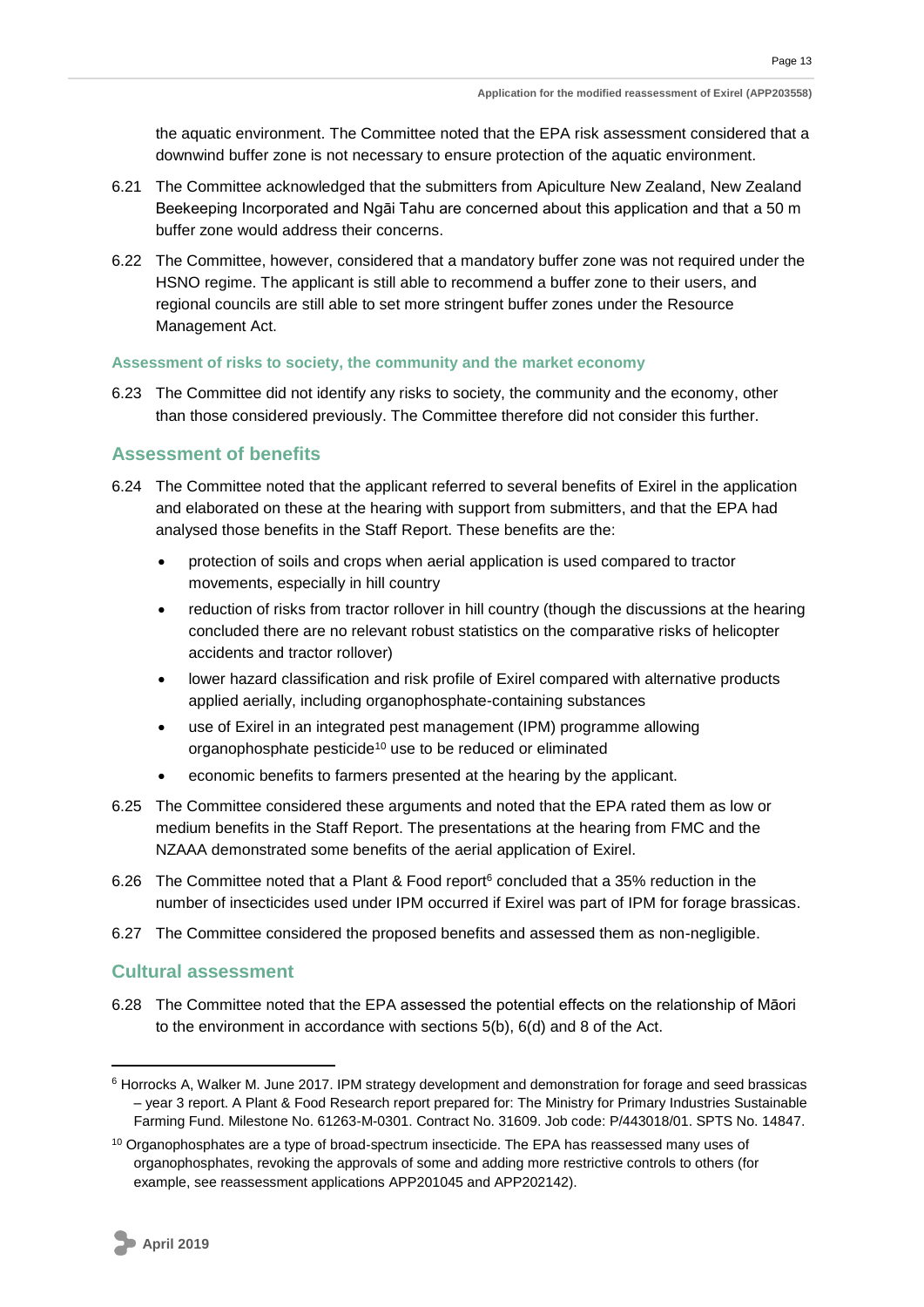- 6.29 The Committee acknowledged that the buffer zone welcomed in the cultural assessment was not being imposed as a control.
- 6.30 The Committee considered that with the controls proposed in place, the impact of aerial application of Exirel on the relationship of Māori to the environment would be negligible. The Committee considered that the application is likely to be consistent with the principles of the Treaty of Waitangi.

#### <span id="page-17-0"></span>**New Zealand's international obligations**

6.31 The Committee noted there were no international obligations regarding Exirel or its active ingredient, cyantraniliprole.

### <span id="page-17-1"></span>**Amendments to proposed controls by the Committee**

- 6.32 In accordance with section 63A(6)(b) of the Act, the Committee took into account the proposed suite of controls and noted that these aligned with best international practice for the mitigation of risks posed to human health and the environment by hazardous substances.
- 6.33 The Committee would like to emphasise, as discussed during the hearing, that the prescribed controls set by the EPA Notices will apply once the approval is reissued (see section 5), subject to any transitional periods that apply<sup>11</sup>. These prescribed controls include the Label statement required for class 9.4 pesticides and plant growth regulators, which specify:

*(1) This clause applies to a class 9.4 pesticide or plant growth regulator, if it is in a form that nontarget invertebrate pollinators are likely to be exposed to either during, or after, it is applied to a plant.* 

*(2) The label must include the following statement (or words to this effect)—*

*"Do not apply substance to plants if—*

*(i) Bees are foraging; or* 

*(ii) The plants are in flower or part flower, and are likely to be visited by non-target invertebrate pollinators (including bees)"* 

*(3) If the Authority has specified a period for the purposes of clause 58(2)(b)(ii)(B) of the Hazardous Substances (Hazard Property Controls) Notice, the label must include the following additional label statement (or words to this effect)—*

*"Do not apply the substance to a plant if the plant is likely to flower within x days"* 

*(4) For the purposes of subclause (3), x must be replaced by the number of days specified by the Authority.*

- 6.34 The Committee considered it was not necessary to set a buffer zone control, as the EPA risk assessment concluded that a buffer zone was not necessary to protect the aquatic environment. The Committee, however, noted that the applicant and the submitters agreed on a buffer zone of 50 m and appreciated the constructive communication between the parties.
- 6.35 The Committee determined that the controls detailed in Appendix A will apply as soon as this decision is published or at the latest at the end of the transitional period specified in Tables A-1, A-2 and A-3 in Appendix A.

<sup>11</sup> Importers, manufacturers and suppliers may use the new prescribed controls subject to a transitional period at any time before that period ends. They must, however, use the new controls after the transitional period ends.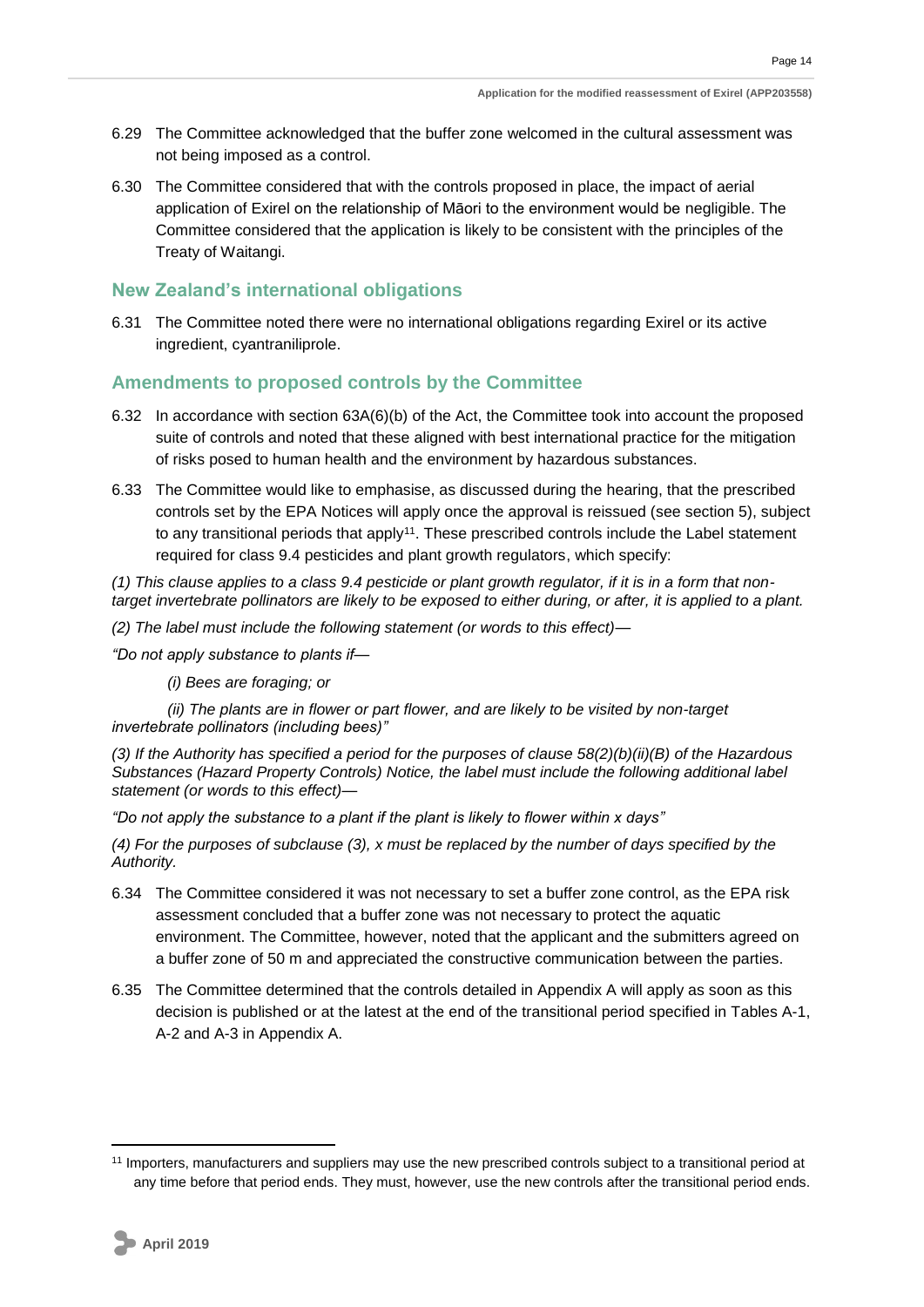## <span id="page-18-0"></span>**7 Conclusion and decision**

- 7.1 Pursuant to sections 63A(6) of the Act and section 32 of the Hazardous Substances and New Organisms (Methodology) Order 1998 ("the Methodology"), the Committee considered this application to modify an approval. In doing so, the Committee applied all the relevant sections of the Act and clauses of the Methodology.
- 7.2 The Committee considered all the effects associated with the substance. They considered that the benefits of aerial application of Exirel outweigh the risks, considered as negligible when the suite of controls listed in Appendix A apply. They, therefore, considered that the positive effects of the aerial application of Exirel outweigh the adverse effects.
- 7.3 In making its decision, the Committee took into account best international practices and standards for the safe management of hazardous substances.
- 7.4 Consequently, the Committee determined that the application be approved.



**Signed by: Dr Louise Malone Date: 17 April 2019** 

**Chair, Decision Making Committee Environmental Protection Authority**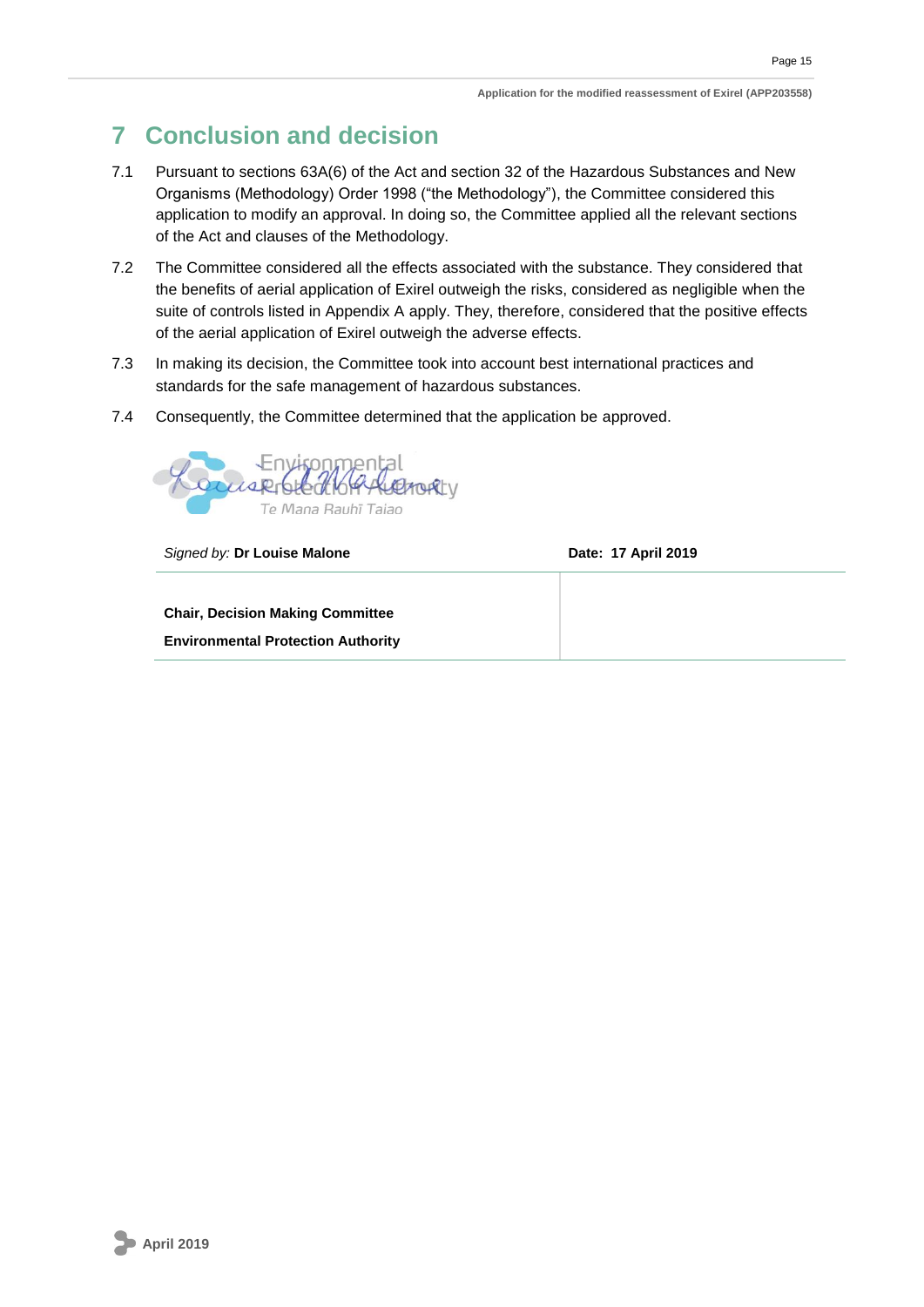## <span id="page-19-0"></span>**Appendix A: Controls applying to Exirel**

The controls in Table A 1 are prescribed by the EPA Notices. The controls that have been varied by section 77 of the Act are in Table A-2. The additional controls set under section 77A are in Table A 3.

### **Table A-1 Prescribed controls**

| <b>Control</b><br>code | Legislative<br><b>instrument</b>                                        | <b>Control description</b>                                      | Date of effect          |
|------------------------|-------------------------------------------------------------------------|-----------------------------------------------------------------|-------------------------|
| LAB                    | <b>EPA Labelling Notice</b><br>2017                                     | Requirements for labelling of<br>hazardous substances           | Before 30 November 2021 |
| <b>PKG</b>             | EPA Packaging<br>Notice 2017                                            | Requirements for packaging of<br>hazardous substances           | Before 30 November 2021 |
| <b>SDS</b>             | <b>EPA Safety Data</b><br>Sheet Notice 2017                             | Requirements for safety data sheets<br>for hazardous substances | Before 30 November 2021 |
| <b>DIS</b>             | <b>EPA Disposal Notice</b><br>2017                                      | Requirements for disposal of<br>hazardous substances            | Immediate               |
| HPC-1                  | <b>EPA Hazardous</b><br><b>Property Controls</b><br>Notice 2017 Part 1  | <b>Hazardous Property Controls</b>                              | Immediate               |
| $HPC-3$                | <b>EPA Hazardous</b><br><b>Property Controls</b><br>Notice 2017 Part 3  | <b>Hazardous Property Controls</b>                              | Immediate               |
| HPC-4A                 | <b>EPA Hazardous</b><br><b>Property Controls</b><br>Notice 2017 Part 4A | <b>Hazardous Property Controls</b>                              | Immediate               |
| HPC-4B                 | <b>EPA Hazardous</b><br><b>Property Controls</b><br>Notice 2017 Part 4B | <b>Hazardous Property Controls</b>                              | Immediate               |
| HPC-4C                 | <b>EPA Hazardous</b><br><b>Property Controls</b><br>Notice 2017 Part 4C | <b>Hazardous Property Controls</b>                              | Immediate               |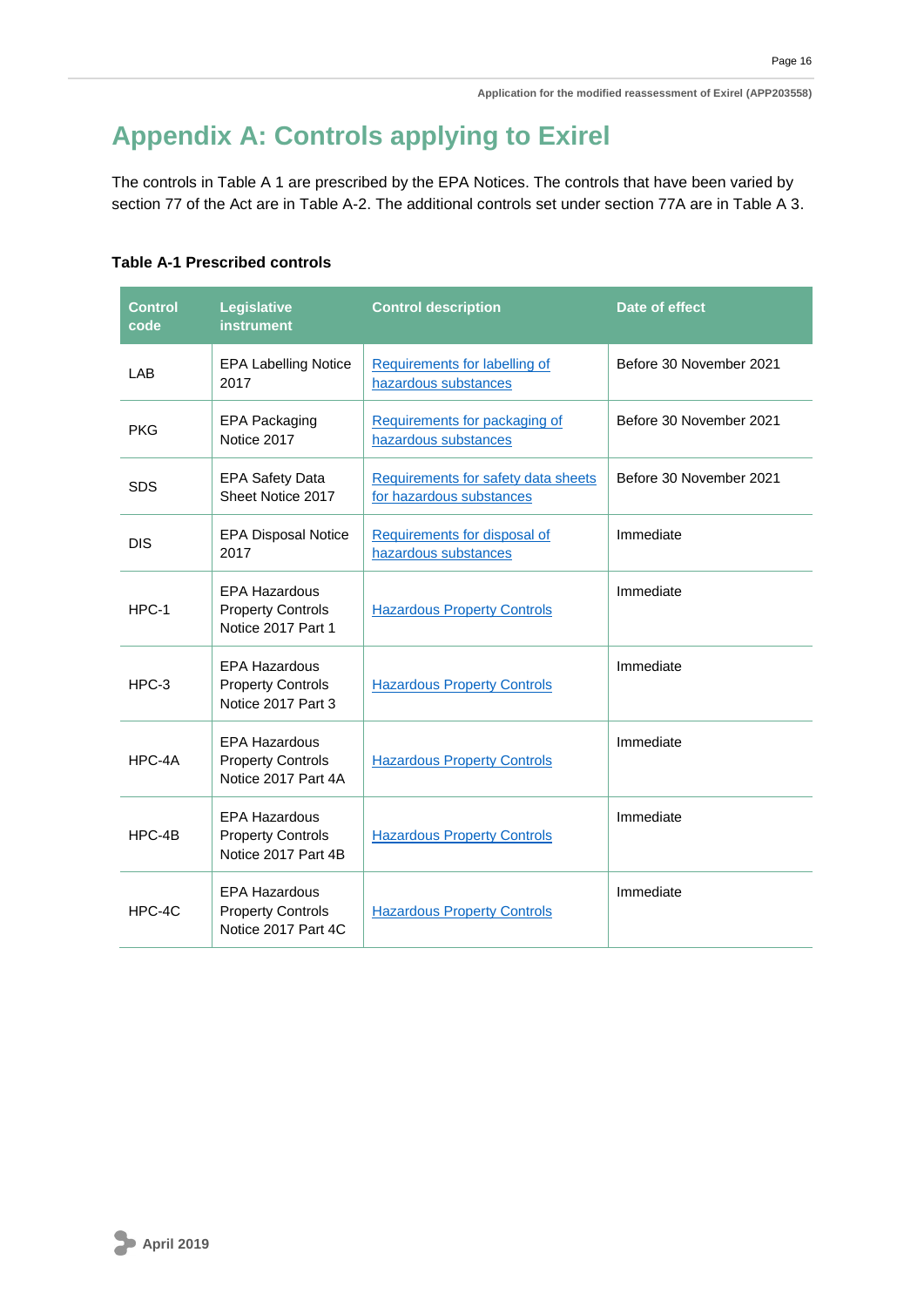#### **Application for the modified reassessment of Exirel (APP203558)**

| <b>Control</b><br>code | Legislative<br><b>instrument</b>                                                       | <b>Variation</b>                                                                                                                                                                            | Date of effect |
|------------------------|----------------------------------------------------------------------------------------|---------------------------------------------------------------------------------------------------------------------------------------------------------------------------------------------|----------------|
| HPC-4B                 | EPA Hazardous<br><b>Property Controls</b><br>Notice 2017 Part $4B -$<br>clause $50(1)$ | The following application<br>restrictions apply: maximum<br>application rate of 15 gai/ha,<br>maximum of three applications per<br>year, and minimum application<br>interval of seven days. | Immediate      |

### **Table A-2 Controls varied under section 77**

#### **Table A-3 Additional controls under section 77A**

| Code               | <b>Control</b>                                                                                                                                                                  | Date of effect |
|--------------------|---------------------------------------------------------------------------------------------------------------------------------------------------------------------------------|----------------|
| Use pattern        | A person must only use this substance by ground-based <sup>12</sup> or<br>helicopter-boom methods                                                                               | Immediate      |
| Use<br>restriction | A person must only spray this substance with nozzles<br>equipped to deliver medium spray quality according to<br>ASABE S572 Standard or the BCPC Guideline                      | Immediate      |
| Label              | The following, or equivalent, statements must be stated on<br>the label, in a manner that satisfies clause 9 of the<br>Hazardous Substances (Labelling) Notice 2017.            | Immediate      |
|                    | This substance must be sprayed with nozzles equipped<br>to deliver medium spray quality according to ASABE<br>S572 Standard <sup>13</sup> or the BCPC Guideline <sup>14</sup> . |                |
|                    | Use of this substance must be by ground-based <sup>15</sup> or<br>$\bullet$<br>helicopter-boom methods only.                                                                    |                |
|                    | Care should be taken when using this substance in<br>٠<br>Integrated Pest Management as this substance may<br>affect some beneficial insects.                                   |                |

<sup>&</sup>lt;sup>12</sup> Ground-based methods of applying pesticides include, but are not limited to, application by ground boom, airblast or knapsack, and exclude aerial application methods

<sup>&</sup>lt;sup>13</sup> American Society of Agricultural and Biological Engineers; July 2018; Spray Nozzle Classification by Droplet Size; ASAE ANSI/ASAE S572.2; [https://elibrary.asabe.org/abstract.asp?aid=49050&t=2&redir=&redirType=](https://elibrary.asabe.org/abstract.asp?aid=49050&t=2&redir=&redirType)

<sup>14</sup> As quoted in NZS 8409:2004, Management of Agrichemicals, ISBN 1-86975-001-2 [Appendix Q]

<sup>&</sup>lt;sup>15</sup> Ground-based methods of applying pesticides include, but are not limited to, application by ground boom, airblast or knapsack, and do not include aerial application methods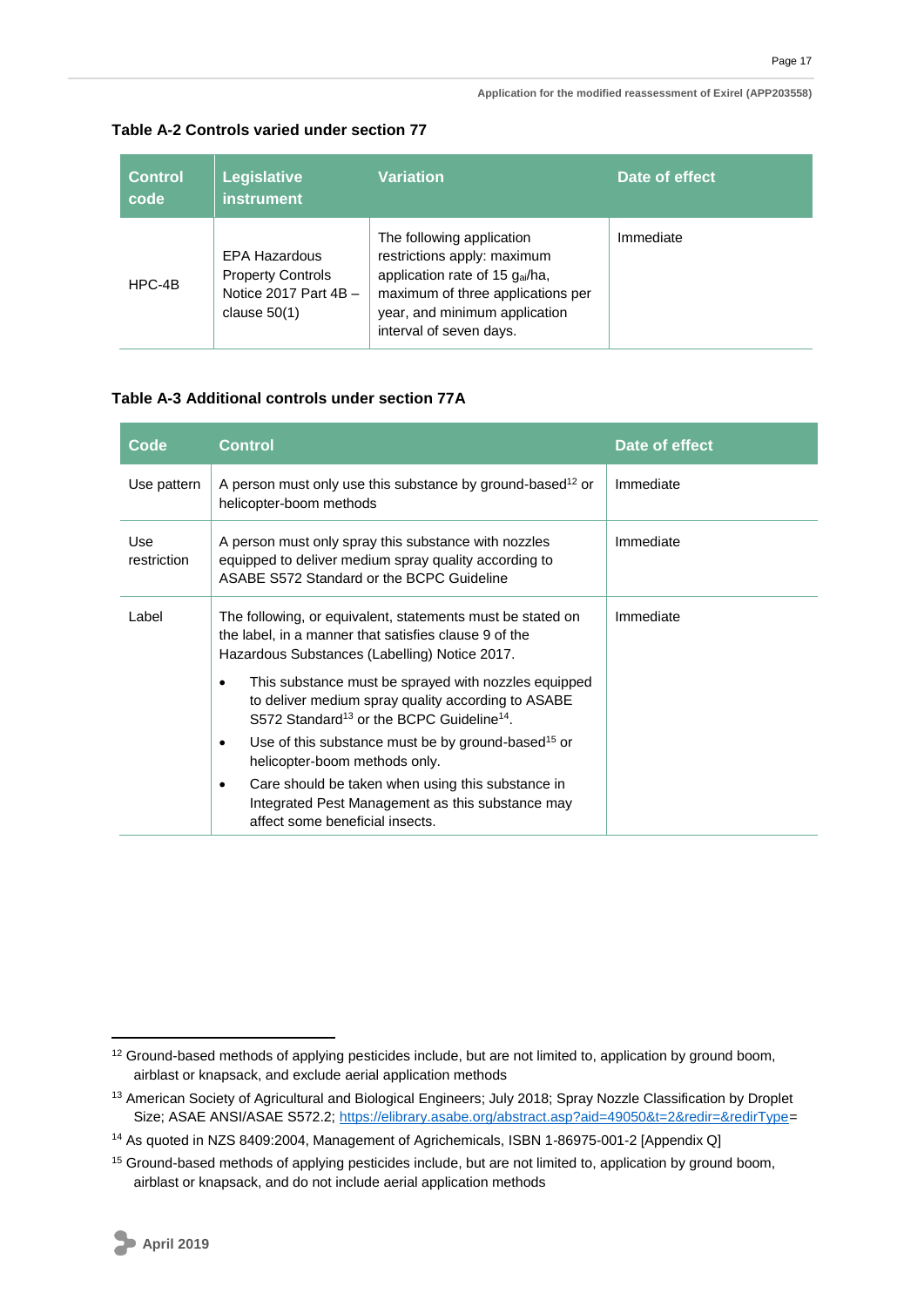## HSW Requirements

Note: these requirements are not set for the substance under this approval but apply in their own right under the HSW Act and HSW (HS) Regulations according to the classification of the substance. They are listed here for information purposes only.

| Code            | <b>Regulation</b> | <b>Description</b>                                                                                             |
|-----------------|-------------------|----------------------------------------------------------------------------------------------------------------|
| <b>HSW2-1</b>   | Reg 2.1 - 2.4     | Workplace labelling of hazardous substance containers                                                          |
| <b>HSW2-2</b>   | Regs 2.5 - 2.10   | Signage requirements                                                                                           |
| <b>HSW2-3</b>   | Reg 2.11          | Safety data sheets                                                                                             |
| <b>HSW2-4</b>   | Reg 2.12 - 12.14  | Packaging                                                                                                      |
| <b>HSW3-1</b>   | Reg 3.1           | Inventory                                                                                                      |
| <b>HSW3-2</b>   | Reg 3.2 - 3.3     | Managing risks associated with hazardous substances                                                            |
| <b>HSW4-2</b>   | Regs 4.5 - 4.6    | Information, instruction, training and supervision                                                             |
| <b>HSW5-2</b>   | Regs 5.6 - 5.13   | Emergency response plans                                                                                       |
| <b>HSW13-2</b>  | Reg 13.7          | Duty of PCBU who directs work using class 6, 8.1, 8.2, or 8.3 substances<br>to ensure equipment is appropriate |
| <b>HSW13-3</b>  | Reg 13.8          | Duty of PCBU who directs work using class 6 and 8 substances to ensure<br>personal protective equipment used   |
| <b>HSW13-7</b>  | Regs 13.13-13.16  | Transportation of certain class 6 and 8 substances                                                             |
| <b>HSW13-8</b>  | Reg 13.17         | Prohibition on use of substance in excess of tolerable exposure limit                                          |
| <b>HSW13-9</b>  | Reg 13.18         | Duty of PCBU to ensure prescribed exposure standards for class 6<br>substances not exceeded                    |
| <b>HSW13-14</b> | Reg 13.30 - 33    | Secondary containment requirements for class 6 and 8 pooling<br>substances                                     |
| <b>HSW16-1</b>  | Part 16           | Requirements for tank wagons and transportable containers                                                      |
| <b>HSW17-1</b>  | Part 17           | Requirements for surface containers                                                                            |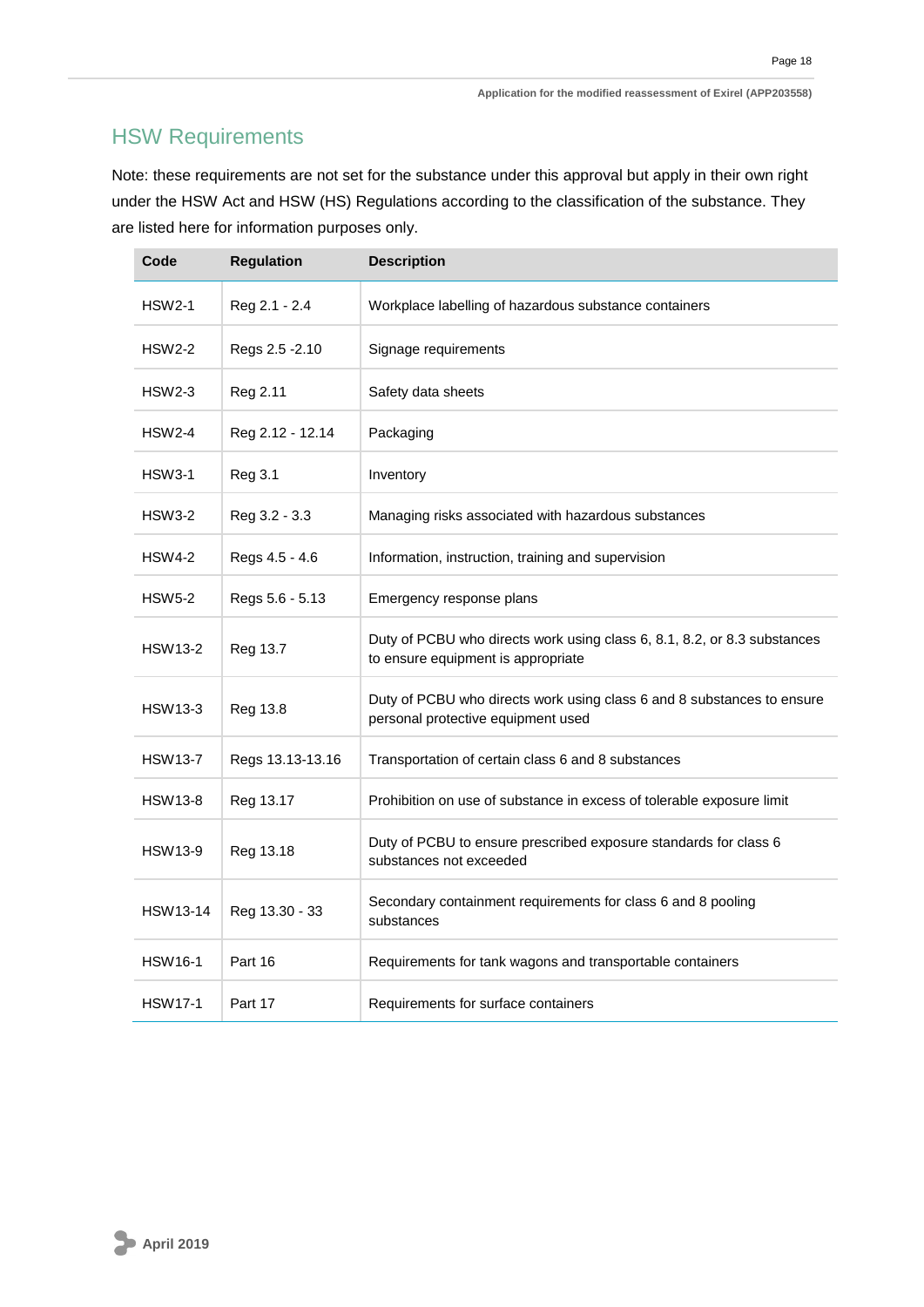## <span id="page-22-0"></span>**Appendix B: Decision Path**

### **Context**

This decision path describes the decision-making process for applications for a modified reassessment for amendments to hazardous substances approvals. These applications are made and determined under section 63 of the HSNO Act.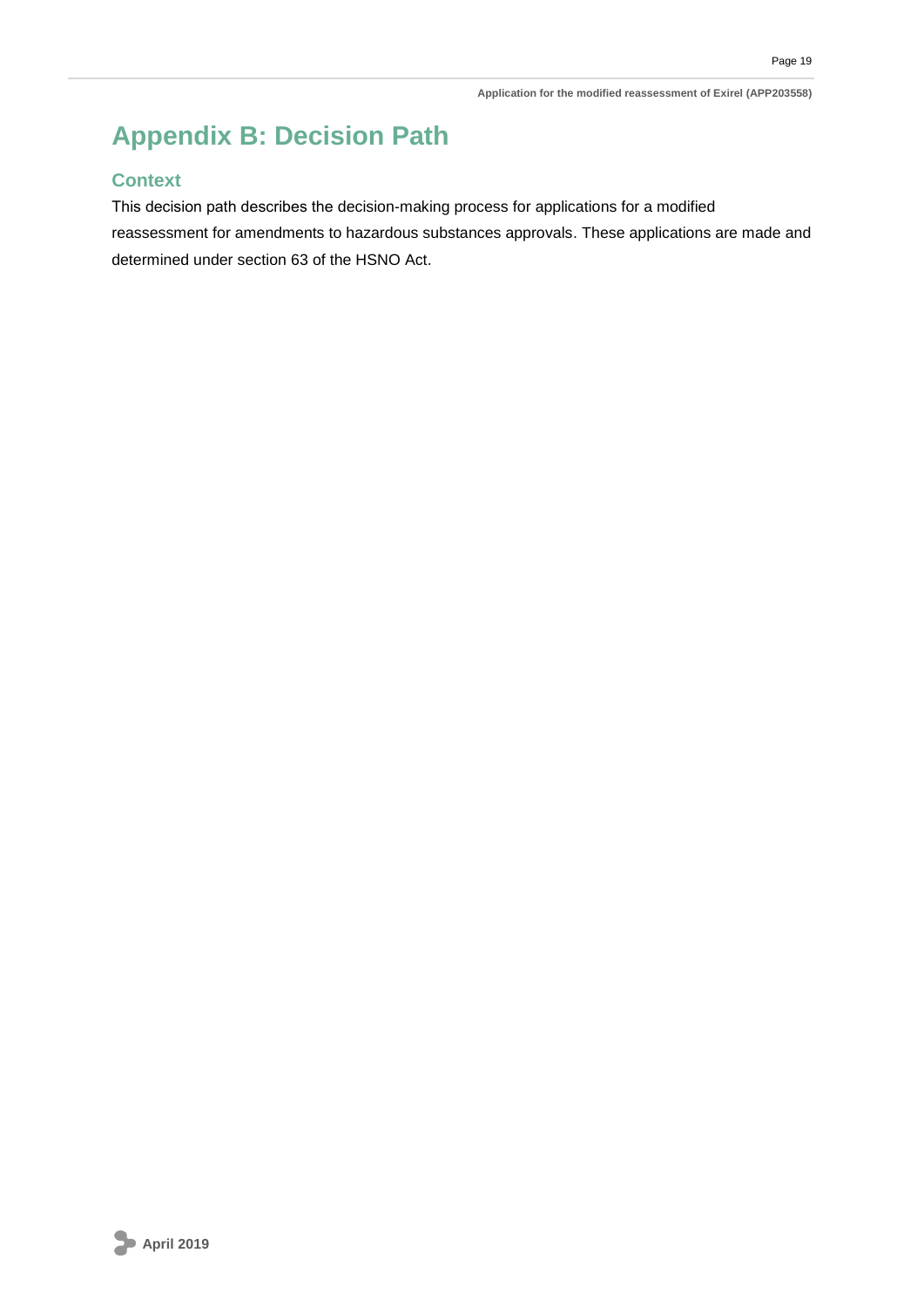## *Decision path for modified reassessment for amendments to hazardous substance approvals: application made and determined under section 63A.*

For proper interpretation of the decision path it is important to work through the flowchart in conjunction with the explanatory notes.

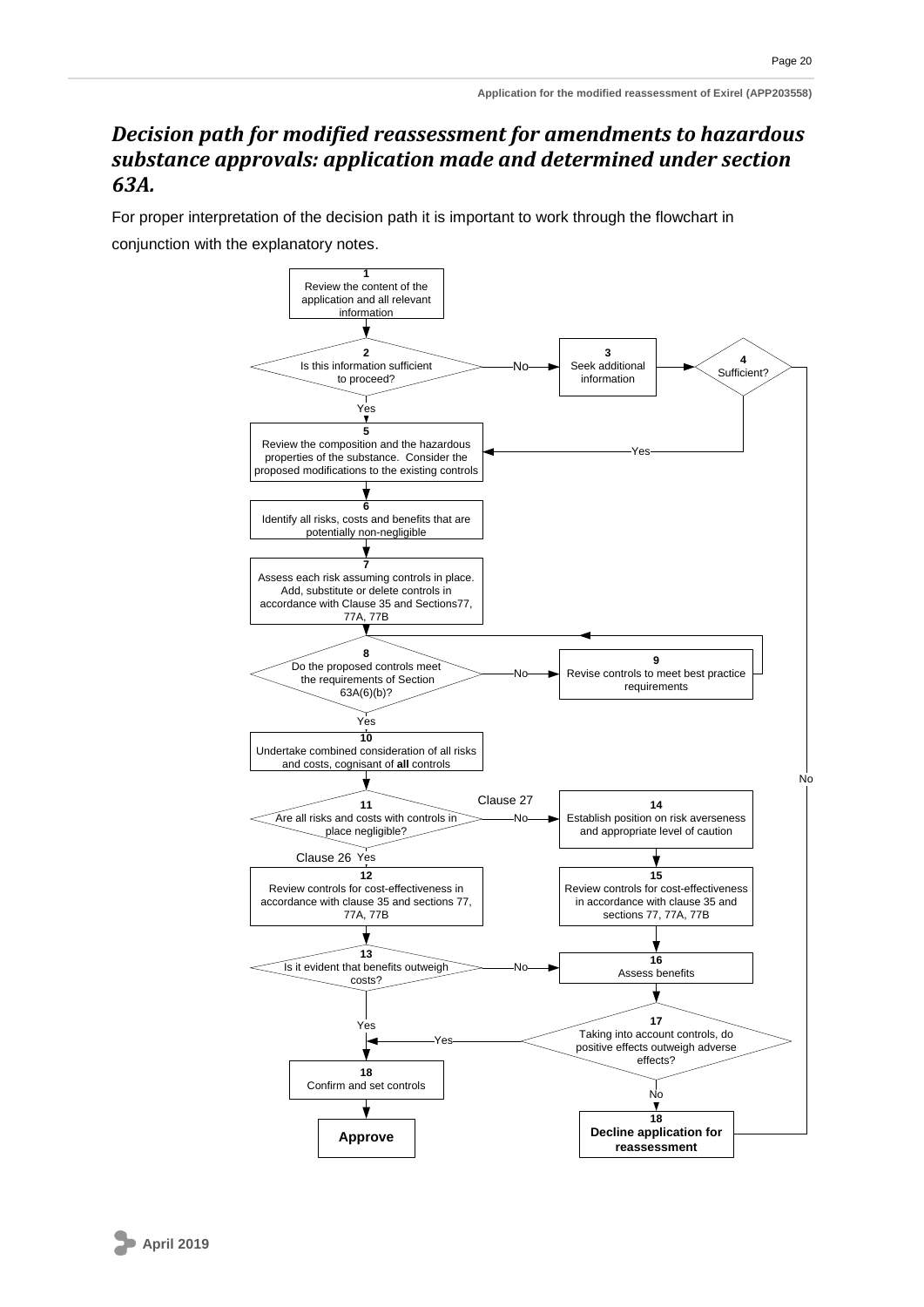## *Explanatory Notes*

| Item 1:    | Review the content of the application and all relevant information                                                                                                                                                                                                                              |
|------------|-------------------------------------------------------------------------------------------------------------------------------------------------------------------------------------------------------------------------------------------------------------------------------------------------|
|            | Review the application, the E&R Report, and information received from experts and that<br>provided in submissions (where relevant) in terms of section 28(2) of the Act and clauses 8,<br>15, 16 and 20 of the Methodology.                                                                     |
|            | While section 63A is not mentioned in section 53 (public notification), sections 63A(4) and (5)<br>provide discretion for the HSNO decision maker to consider public notification (cf section<br>53(2)) and guidance re consultation where an application is not publicly notified.             |
| Item 2:    | Is this information sufficient to proceed?                                                                                                                                                                                                                                                      |
|            | Review the information and determine whether or not there is sufficient information available to<br>make a decision.                                                                                                                                                                            |
| Item $3$ : | (if 'no') Seek additional information                                                                                                                                                                                                                                                           |
|            | If there is not sufficient information then additional information may need to be sought under<br>section 52 or 58 of the Act.                                                                                                                                                                  |
|            | If the applicant is not able to provide sufficient information for consideration then the<br>application is not approved. In these circumstances the HSNO decision maker may choose to<br>decline the application, or the application may lapse.                                                |
| Item 4     | Sufficient?                                                                                                                                                                                                                                                                                     |
|            |                                                                                                                                                                                                                                                                                                 |
|            | When additional information has been sought, has this been provided, and is there now<br>sufficient information available to make a decision?                                                                                                                                                   |
|            | If the HSNO decision maker is not satisfied that it has sufficient information for consideration,<br>then the application for reassessment must be declined (see item 18).                                                                                                                      |
| Item 5:    | (if 'yes' from item 2 or from item 4) Review the composition and the hazardous<br>properties of the substance, and the proposed modifications to the existing controls                                                                                                                          |
|            | Review the composition of the substance, its hazardous properties, and the existing suite of<br>controls on the substance. The level of detail for this review will depend on the nature of the<br>application for modified reassessment. In most cases a detailed review will not be required. |
|            | Consider the proposed modifications to the existing controls.                                                                                                                                                                                                                                   |
| Item 6:    | Identify all risks, costs and benefits that are potentially non-negligible <sup>16</sup>                                                                                                                                                                                                        |

<sup>16</sup> Relevant effects are **marginal effects**, or the changes that will occur as a result of the substance being available. Financial costs associated with preparing and submitting an application are not marginal effects and are not effects of the substance(s) and are therefore not taken into account in weighing up adverse and positive effects. These latter types of costs are sometimes called 'sunk' costs since they are incurred whether or not the application is successful.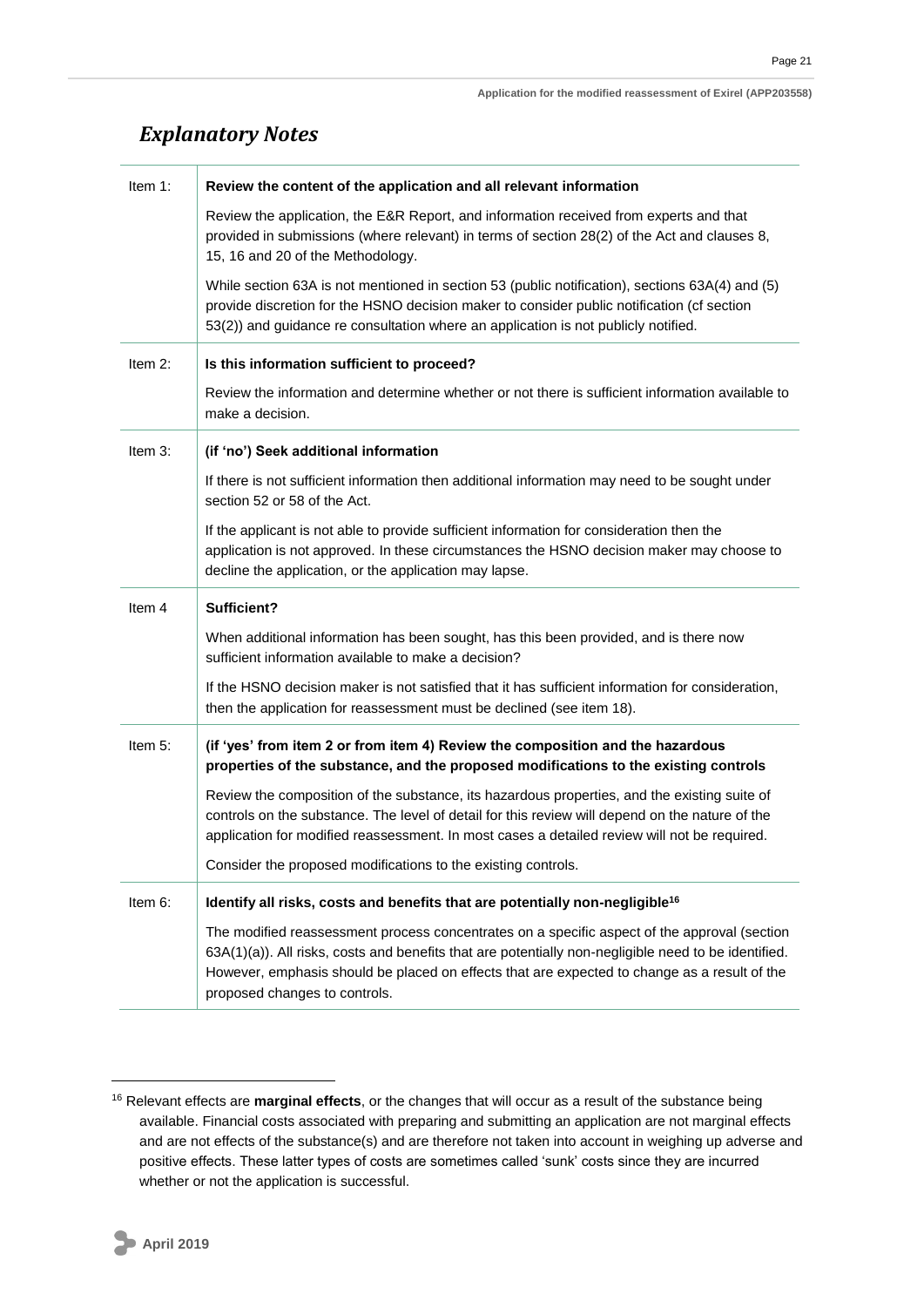Costs and benefits are defined in the Methodology as the value of particular effects. However, in most cases these 'values' are not certain and have a likelihood attached to them. Thus costs and risks are generally synonymous and may be addressed together.

Examples of costs that cannot be considered as risks are one-off direct financial costs incurred by applicants that cannot be considered as 'sunk' costs (see footnote 1). Where such costs arise they will considered in the same way as risks, but their likelihood of occurrence will be more certain.

Identification is a two-step process that scopes the range of possible effects (risks, costs and benefits).

|         | Step 1: | Identify all possible risks and costs (adverse effects) and benefits (positive<br>effects) associated with the approval of the substance(s), and based on the<br>range of areas of impact described in clause 9 of the Methodology and<br>sections 5 and 6 of the Act <sup>17</sup> . Consider the effects of the substance through<br>its lifecycle (clause 11) and include the likely effects of the substance being<br>unavailable (sections $29(1)(a)(iii)$ and $29(1)(b)(iii)$ ). |
|---------|---------|----------------------------------------------------------------------------------------------------------------------------------------------------------------------------------------------------------------------------------------------------------------------------------------------------------------------------------------------------------------------------------------------------------------------------------------------------------------------------------------|
|         |         | Relevant costs and benefits are those that relate to New Zealand and those<br>that would arise as a consequence of approving the application (clause 14).                                                                                                                                                                                                                                                                                                                              |
|         |         | Consider short term and long term effects.                                                                                                                                                                                                                                                                                                                                                                                                                                             |
|         |         | Identify situations where risks and costs occur in one area of impact or affect<br>one sector and benefits accrue to another area or sector; that is, situations<br>where risks and costs do not have corresponding benefits.                                                                                                                                                                                                                                                          |
|         | Step 2: | Document those risks, costs and benefits that can be readily concluded to be<br>negligible <sup>18</sup> , and eliminate them from further consideration.                                                                                                                                                                                                                                                                                                                              |
|         |         | Note that where there are costs that are not associated with risks some of<br>them may be eliminated at this scoping stage on the basis that the financial<br>cost represented is very small and there is no overall effect on the market<br>economy.                                                                                                                                                                                                                                  |
| Item 7: |         | Assess each risk assuming controls in place. Add, substitute or delete controls in<br>accordance with clause 35 and sections 77, 77A and 77B of the Act.                                                                                                                                                                                                                                                                                                                               |
|         |         | The assessment of potentially non-negligible risks and costs should be carried out in<br>accordance with clauses 12, 13, 15, 22, 24, 25, and 29 to 32 of the Methodology. The<br>assessment is carried out with the default controls in place.                                                                                                                                                                                                                                         |
|         |         | Assess each potentially non-negligible risk and cost estimating the magnitude of the effect if it<br>should occur and the likelihood of its occurring. Where there are non-negligible financial costs<br>that are not associated with risks then the probability of occurrence (likelihood) may be close<br>to 1. Relevant information provided in submissions should be taken into account.                                                                                           |
|         |         | The distribution of risks and costs should be considered, including geographical distribution<br>and distribution over groups in the community, as well as distribution over time. This<br>information should be retained with the assessed level of risk/cost.                                                                                                                                                                                                                        |

<sup>&</sup>lt;sup>17</sup> Effects on the natural environment, effects on human health and safety, effects on Maori culture and traditions, effects on society and community, effects on the market economy.

<sup>&</sup>lt;sup>18</sup> Negligible effects are defined in the Annotated Methodology as "Risks which are of such little significance in terms of their likelihood and effect that they do not require active management and/or after the application of risk management can be justified by very small levels of benefits.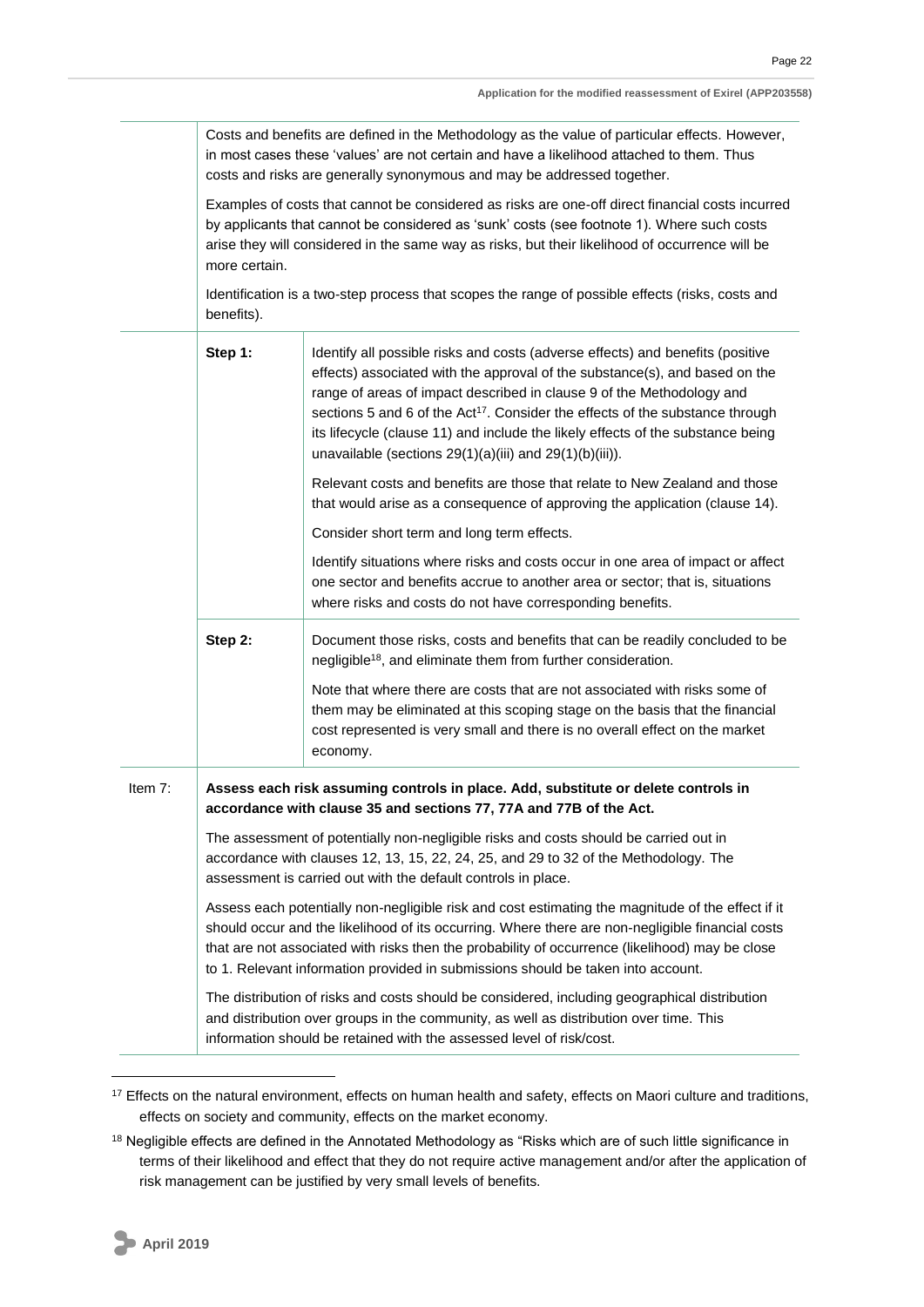|             | This assessment includes consideration of how cautious the HSNO decision maker will be in<br>the face of uncertainty (section 7). Where there is uncertainty, it may be necessary to estimate<br>scenarios for lower and upper bounds for the adverse effect as a means of identifying the<br>range of uncertainty (clause 32). It is also important to bear in mind the materiality of the<br>uncertainty and how significant the uncertainty is for the decision (clause 29(a)).                                                                                                                                        |
|-------------|---------------------------------------------------------------------------------------------------------------------------------------------------------------------------------------------------------------------------------------------------------------------------------------------------------------------------------------------------------------------------------------------------------------------------------------------------------------------------------------------------------------------------------------------------------------------------------------------------------------------------|
|             | Consider the HSNO decision maker's approach to risk (clause 33 of the Methodology) or how<br>risk averse the HSNO decision maker should be in giving weight to the residual risk, where<br>residual risk is the risk remaining after the imposition of controls.                                                                                                                                                                                                                                                                                                                                                          |
|             | See EPA report 'Approach to Risk' for further guidance <sup>19</sup> .                                                                                                                                                                                                                                                                                                                                                                                                                                                                                                                                                    |
|             | Where it is clear that residual risks are non-negligible and where appropriate controls are<br>available, add substitute or delete controls in accordance with sections 77 and 77A of the Act<br>to reduce the residual risk to a tolerable level. If the substance has toxic or ecotoxic properties,<br>consider setting exposure limits under section 77B. While clause 35 is relevant here, in terms<br>of considering the costs and benefits of changing the controls, it has more prominence in items<br>12 and 15.                                                                                                  |
|             | If changes are made to the controls at this stage then the approach to uncertainty and the<br>approach to risk must be revisited.                                                                                                                                                                                                                                                                                                                                                                                                                                                                                         |
| Item 8:     | Do the proposed controls meet the requirements of Section 63A(6)(b)?                                                                                                                                                                                                                                                                                                                                                                                                                                                                                                                                                      |
|             | Consider whether the proposed controls meet best international practices and standards for<br>the safe management of hazardous substances. This includes the full suite of proposed<br>controls including existing controls and modified controls.                                                                                                                                                                                                                                                                                                                                                                        |
| Item 9:     | (if 'no' from item 8) Revise controls to meet best practice requirements                                                                                                                                                                                                                                                                                                                                                                                                                                                                                                                                                  |
|             | If the controls do not meet the best international practice criteria, then modify the controls so<br>that they do meet them.                                                                                                                                                                                                                                                                                                                                                                                                                                                                                              |
| Item 10:    | 8<br>Do the proposed controls meet<br>the requirements of Section<br>63A(6)(b)?<br>Yes<br>(if 'yes' from item 8) Undertake combined consideration of all risks and costs, cognisant<br>of proposed controls<br>Once the risks and costs have been assessed individually consider all risks and costs together<br>as a 'basket' of risks/costs. If it is feasible and/or appropriate, this may involve combining<br>groups of risks and costs as for Clause 34 of the Methodology. The purpose of this step is to<br>consider synergistic effects and determine whether these may change the level of individual<br>risks. |
| Item $11$ : | Are all risks and costs with controls in place negligible?                                                                                                                                                                                                                                                                                                                                                                                                                                                                                                                                                                |
|             | Looking at individual risks in the context of the 'basket' of risks, consider whether any of the<br>residual risks (costs) are negligible.                                                                                                                                                                                                                                                                                                                                                                                                                                                                                |

<sup>19</sup> <http://www.epa.govt.nz/Publications/Approach-to-Risk.pdf>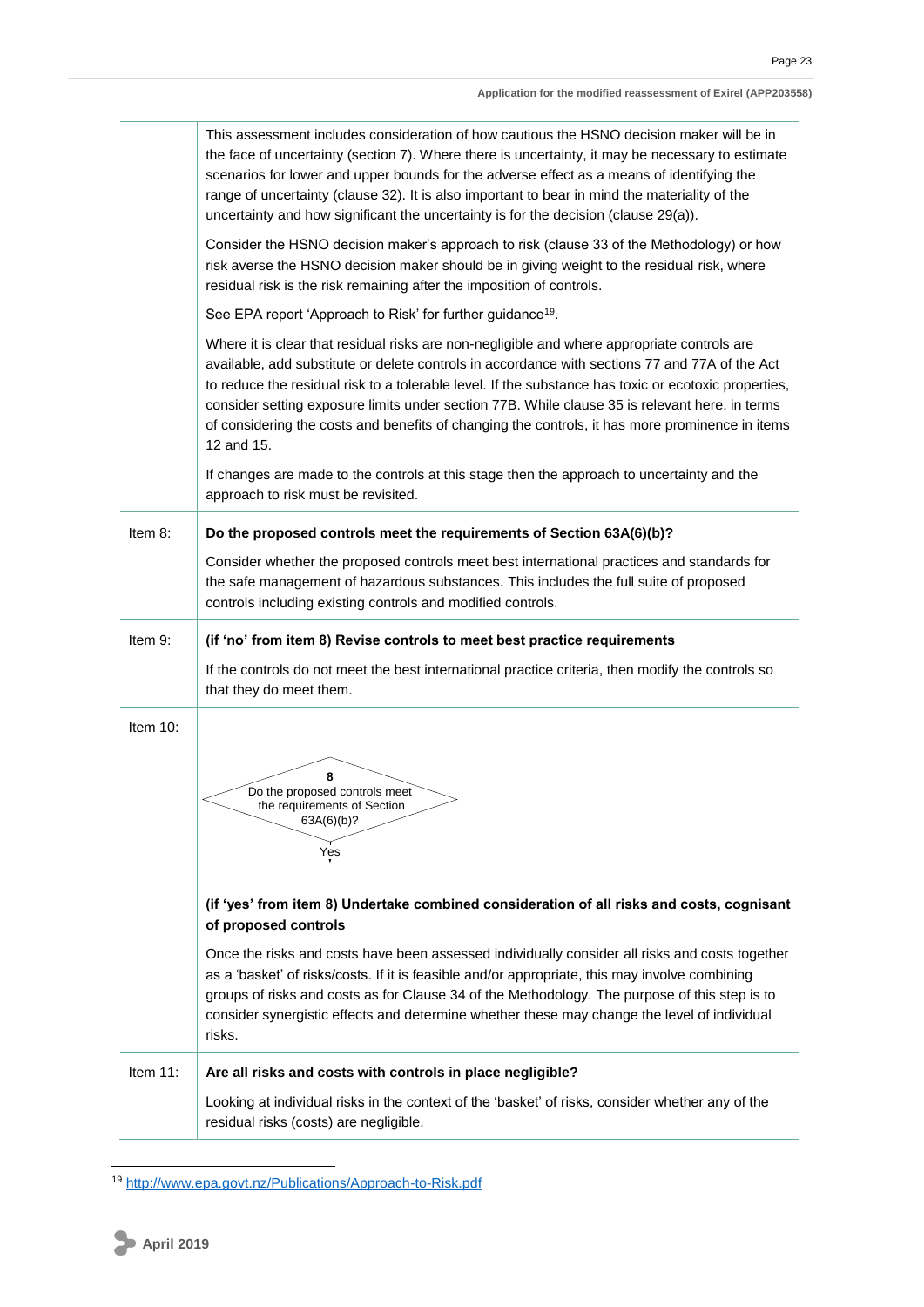| Application for the modified reassessment of Exirel (APP203558) |  |
|-----------------------------------------------------------------|--|
|-----------------------------------------------------------------|--|

| Item $12$ : | 11                                                                                                                                                                                                                                                                                                                                                                                                             |
|-------------|----------------------------------------------------------------------------------------------------------------------------------------------------------------------------------------------------------------------------------------------------------------------------------------------------------------------------------------------------------------------------------------------------------------|
|             | Are all risks and costs with controls in                                                                                                                                                                                                                                                                                                                                                                       |
|             | place negligible?                                                                                                                                                                                                                                                                                                                                                                                              |
|             | Clause 26 Yes                                                                                                                                                                                                                                                                                                                                                                                                  |
|             |                                                                                                                                                                                                                                                                                                                                                                                                                |
|             | (if 'yes' from item 11) Review controls for cost-effectiveness in accordance with clause<br>35 and sections 77, 77A and 77B                                                                                                                                                                                                                                                                                    |
|             | Where all risks are negligible the decision must be made under clause 26 of the Methodology.                                                                                                                                                                                                                                                                                                                   |
|             | Consider the cost-effectiveness of the proposed individual controls and exposure limits. Where<br>relevant and appropriate, add, substitute or delete controls whilst taking into account the view<br>of the applicant, and the cost-effectiveness of the full package of controls.                                                                                                                            |
| Item $13$ : | Is it evident that benefits outweigh costs?                                                                                                                                                                                                                                                                                                                                                                    |
|             | Risks have already been determined to be negligible (item 9). In the unusual circumstance<br>where there are non-negligible costs that are not associated with risks they have been<br>assessed in item 7.                                                                                                                                                                                                     |
|             | Costs are made up of two components: internal costs or those that accrue to the applicant,<br>and external costs or those that accrue to the wider community.                                                                                                                                                                                                                                                  |
|             | Consider whether there are any non-negligible external costs that are not associated with<br>risks.                                                                                                                                                                                                                                                                                                            |
|             | If there are no external non-negligible costs then external benefits outweigh external costs.<br>The fact that the application has been submitted is deemed to demonstrate existence of<br>internal or private net benefit, and therefore total benefits outweigh total costs <sup>20</sup> .                                                                                                                  |
|             | As indicated above, where risks are deemed to be negligible, and the only identifiable costs<br>resulting from approving an application are shown to accrue to the applicant, then a cost-<br>benefit analysis will not be required. The act of an application being lodged will be deemed by<br>the HSNO decision maker to indicate that the applicant believes the benefits to be greater than<br>the costs. |
|             | However, if this is not the case and there are external non-negligible costs then all benefits<br>need to be assessed (via item 16).                                                                                                                                                                                                                                                                           |
| Item 14:    | Clause 27<br>11<br>Are all risks and costs with controls in<br>-No-<br>place negligible?                                                                                                                                                                                                                                                                                                                       |
|             | (if 'no' from item 10) Establish HSNO decision maker's position on risk averseness and<br>appropriate level of caution                                                                                                                                                                                                                                                                                         |
|             | Although 'risk averseness' (approach to risk, clause 33) is considered as a part of the<br>assessment of individual risks, it is good practice to consolidate the view on this if several risks                                                                                                                                                                                                                |

**<sup>20</sup>**Technical Guide 'Decision making' section 4.9.3. Where risks are negligible and the costs accrue only to the applicant, no explicit cost benefit analysis is required. In effect, the HSNO decision maker takes the act of making an application as evidence that the benefits outweigh the costs. See also Protocol Series 1 'General requirements for the Identification and Assessment of Risks, Costs, and Benefits'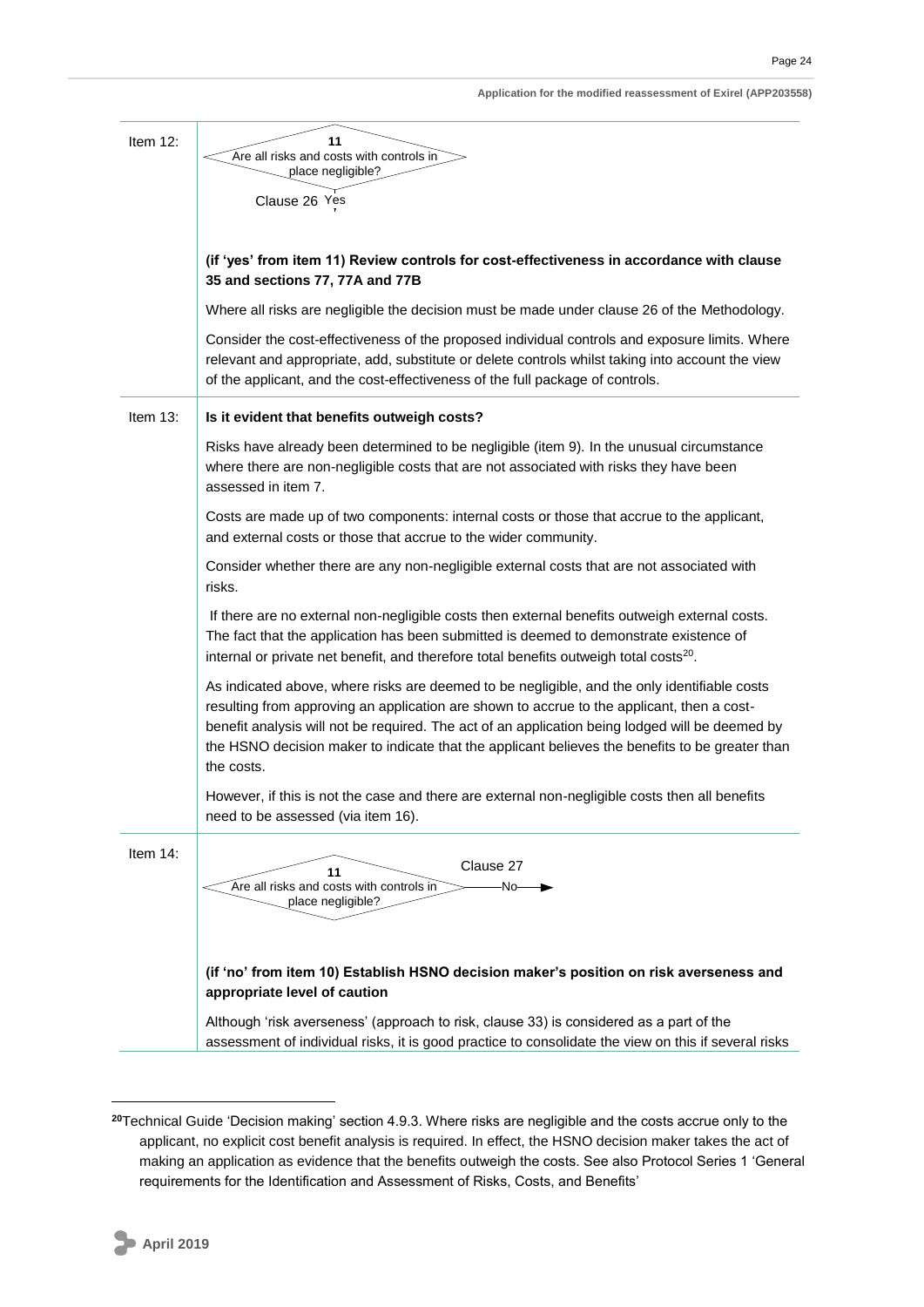|             | Application for the modified reassessment of Exirel (APP203558)                                                                                                                                                                                                                                                                                                                                                                                                                                                                                                                                                                                                                                                                                                                                                                                                                                                                                                                                               |
|-------------|---------------------------------------------------------------------------------------------------------------------------------------------------------------------------------------------------------------------------------------------------------------------------------------------------------------------------------------------------------------------------------------------------------------------------------------------------------------------------------------------------------------------------------------------------------------------------------------------------------------------------------------------------------------------------------------------------------------------------------------------------------------------------------------------------------------------------------------------------------------------------------------------------------------------------------------------------------------------------------------------------------------|
|             | are non-negligible. This consolidation also applies to the consideration of the approach to<br>uncertainty (section 7).                                                                                                                                                                                                                                                                                                                                                                                                                                                                                                                                                                                                                                                                                                                                                                                                                                                                                       |
| Item $15$ : | Review controls for cost-effectiveness in accordance with clause 35 and sections 77,<br>77A and 77B                                                                                                                                                                                                                                                                                                                                                                                                                                                                                                                                                                                                                                                                                                                                                                                                                                                                                                           |
|             | This constitutes a decision made under clause 27 of the Methodology (taken in sequence from<br>items 10, 13, 14 and 15).                                                                                                                                                                                                                                                                                                                                                                                                                                                                                                                                                                                                                                                                                                                                                                                                                                                                                      |
|             | Consider (a) whether any of the non-negligible risks can be reduced by varying the controls in<br>accordance with section 77 and 77A of the Act, and (b) the cost-effectiveness of the controls.<br>Where relevant and appropriate, add, substitute or delete controls whilst taking into account<br>the view of the applicant, and making sure that the benefits of doing so outweigh the costs. As<br>for item 6, If the substance has toxic or ecotoxic properties, consider exposure limits under<br>section 77B.                                                                                                                                                                                                                                                                                                                                                                                                                                                                                         |
| Item $16$ : | (if 'no' from item 13, or in sequence from item 15) Assess benefits                                                                                                                                                                                                                                                                                                                                                                                                                                                                                                                                                                                                                                                                                                                                                                                                                                                                                                                                           |
|             | Assess benefits or positive effects in terms of clause 13 of the Methodology.                                                                                                                                                                                                                                                                                                                                                                                                                                                                                                                                                                                                                                                                                                                                                                                                                                                                                                                                 |
|             | Since benefits are not certain, they are assessed in the same way as risks. Thus the<br>assessment involves estimating the magnitude of the effect if it should occur and the likelihood<br>of its occurring. This assessment also includes consideration of the HSNO decision maker's<br>approach to uncertainty or how cautious the HSNO decision maker will be in the face of<br>uncertainty (section 7). Where there is uncertainty, it may be necessary to estimate scenarios<br>for lower and upper bounds for the positive effect.                                                                                                                                                                                                                                                                                                                                                                                                                                                                     |
|             | An understanding of the distributional implications of a proposal is an important part of any<br>consideration of costs and benefits, and the distribution of benefits should be considered in the<br>same way as for the distribution of risks and costs. The HSNO decision maker will in particular<br>look to identify those situations where the beneficiaries of an application are different from<br>those who bear the costs <sup>21</sup> . This is important not only for reasons related to fairness but also in<br>forming a view of just how robust any claim of an overall net benefit might be. It is much more<br>difficult to sustain a claim of an overall net benefit if those who enjoy the benefits are different<br>to those who will bear the costs. Thus where benefits accrue to one area or sector and risks<br>and costs are borne by another area or sector then the HSNO decision maker may choose to<br>be more risk averse and to place a higher weight on the risks and costs. |
|             | As for risks and costs the assessment is carried out with the default controls in place.                                                                                                                                                                                                                                                                                                                                                                                                                                                                                                                                                                                                                                                                                                                                                                                                                                                                                                                      |
| Item $17$ : | Taking into account controls, do positive effects outweigh adverse effects?                                                                                                                                                                                                                                                                                                                                                                                                                                                                                                                                                                                                                                                                                                                                                                                                                                                                                                                                   |
|             | In weighing up positive and adverse effects, consider clause 34 of the Methodology. Where<br>possible combine groups of risks, costs and benefits or use other techniques such as<br>dominant risks and ranking of risks. The weighing up process takes into account controls<br>proposed in items 5, 7 (9), 12 and/or 15.                                                                                                                                                                                                                                                                                                                                                                                                                                                                                                                                                                                                                                                                                    |
|             | Where this item is taken in sequence from items 14, 15 and 16 (i.e. risks are not negligible) it<br>constitutes a decision made under clause 27 of the Methodology.                                                                                                                                                                                                                                                                                                                                                                                                                                                                                                                                                                                                                                                                                                                                                                                                                                           |
|             | Where this item is taken in sequence from items 11, 12 and 13 (i.e. risks are negligible, and<br>there are external or public costs) it constitutes a decision made under clause 26 of the<br>Methodology.                                                                                                                                                                                                                                                                                                                                                                                                                                                                                                                                                                                                                                                                                                                                                                                                    |

 $21$  Clause 13 of the Methodology

**.**